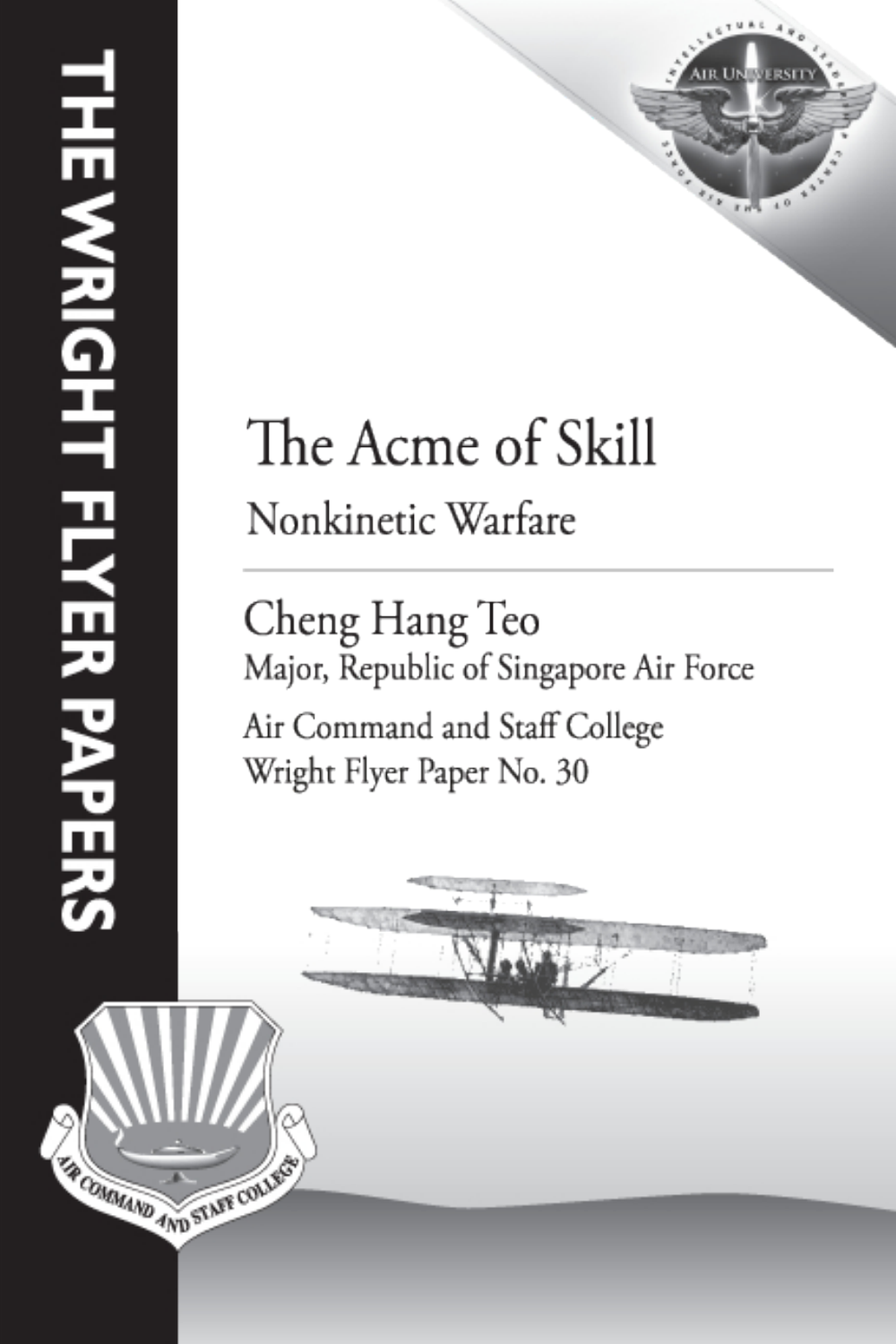| <b>Report Documentation Page</b>                                                                                                                                                                                                                                                                                                                                                                                                                                                                                                                                                                                                                                                                                                                                                                                                                                   |                             |                              |                                | Form Approved<br>OMB No. 0704-0188                  |                                           |
|--------------------------------------------------------------------------------------------------------------------------------------------------------------------------------------------------------------------------------------------------------------------------------------------------------------------------------------------------------------------------------------------------------------------------------------------------------------------------------------------------------------------------------------------------------------------------------------------------------------------------------------------------------------------------------------------------------------------------------------------------------------------------------------------------------------------------------------------------------------------|-----------------------------|------------------------------|--------------------------------|-----------------------------------------------------|-------------------------------------------|
| Public reporting burden for the collection of information is estimated to average 1 hour per response, including the time for reviewing instructions, searching existing data sources, gathering and<br>maintaining the data needed, and completing and reviewing the collection of information. Send comments regarding this burden estimate or any other aspect of this collection of information,<br>including suggestions for reducing this burden, to Washington Headquarters Services, Directorate for Information Operations and Reports, 1215 Jefferson Davis Highway, Suite 1204, Arlington<br>VA 22202-4302. Respondents should be aware that notwithstanding any other provision of law, no person shall be subject to a penalty for failing to comply with a collection of information if it<br>does not display a currently valid OMB control number. |                             |                              |                                |                                                     |                                           |
| 1. REPORT DATE<br><b>MAY 2008</b>                                                                                                                                                                                                                                                                                                                                                                                                                                                                                                                                                                                                                                                                                                                                                                                                                                  | 2. REPORT TYPE              |                              |                                | <b>3. DATES COVERED</b><br>00-00-2008 to 00-00-2008 |                                           |
| <b>4. TITLE AND SUBTITLE</b>                                                                                                                                                                                                                                                                                                                                                                                                                                                                                                                                                                                                                                                                                                                                                                                                                                       |                             |                              |                                | 5a. CONTRACT NUMBER                                 |                                           |
| The Acme of Skill. Nonkinetic Warfare                                                                                                                                                                                                                                                                                                                                                                                                                                                                                                                                                                                                                                                                                                                                                                                                                              |                             |                              |                                | <b>5b. GRANT NUMBER</b>                             |                                           |
|                                                                                                                                                                                                                                                                                                                                                                                                                                                                                                                                                                                                                                                                                                                                                                                                                                                                    |                             |                              |                                | 5c. PROGRAM ELEMENT NUMBER                          |                                           |
| 6. AUTHOR(S)                                                                                                                                                                                                                                                                                                                                                                                                                                                                                                                                                                                                                                                                                                                                                                                                                                                       |                             |                              |                                | <b>5d. PROJECT NUMBER</b>                           |                                           |
|                                                                                                                                                                                                                                                                                                                                                                                                                                                                                                                                                                                                                                                                                                                                                                                                                                                                    |                             |                              |                                | 5e. TASK NUMBER                                     |                                           |
|                                                                                                                                                                                                                                                                                                                                                                                                                                                                                                                                                                                                                                                                                                                                                                                                                                                                    |                             |                              |                                | <b>5f. WORK UNIT NUMBER</b>                         |                                           |
| 7. PERFORMING ORGANIZATION NAME(S) AND ADDRESS(ES)<br>Air University , Air Command and Staff College, Maxwell AFB, AL, 36112                                                                                                                                                                                                                                                                                                                                                                                                                                                                                                                                                                                                                                                                                                                                       |                             |                              |                                | 8. PERFORMING ORGANIZATION<br><b>REPORT NUMBER</b>  |                                           |
| 9. SPONSORING/MONITORING AGENCY NAME(S) AND ADDRESS(ES)                                                                                                                                                                                                                                                                                                                                                                                                                                                                                                                                                                                                                                                                                                                                                                                                            |                             |                              |                                | 10. SPONSOR/MONITOR'S ACRONYM(S)                    |                                           |
|                                                                                                                                                                                                                                                                                                                                                                                                                                                                                                                                                                                                                                                                                                                                                                                                                                                                    |                             |                              |                                | 11. SPONSOR/MONITOR'S REPORT<br>NUMBER(S)           |                                           |
| 12. DISTRIBUTION/AVAILABILITY STATEMENT<br>Approved for public release; distribution unlimited                                                                                                                                                                                                                                                                                                                                                                                                                                                                                                                                                                                                                                                                                                                                                                     |                             |                              |                                |                                                     |                                           |
| <b>13. SUPPLEMENTARY NOTES</b>                                                                                                                                                                                                                                                                                                                                                                                                                                                                                                                                                                                                                                                                                                                                                                                                                                     |                             |                              |                                |                                                     |                                           |
| 14. ABSTRACT                                                                                                                                                                                                                                                                                                                                                                                                                                                                                                                                                                                                                                                                                                                                                                                                                                                       |                             |                              |                                |                                                     |                                           |
| <b>15. SUBJECT TERMS</b>                                                                                                                                                                                                                                                                                                                                                                                                                                                                                                                                                                                                                                                                                                                                                                                                                                           |                             |                              |                                |                                                     |                                           |
| <b>16. SECURITY CLASSIFICATION OF:</b><br><b>17. LIMITATION OF</b><br><b>ABSTRACT</b>                                                                                                                                                                                                                                                                                                                                                                                                                                                                                                                                                                                                                                                                                                                                                                              |                             |                              |                                | 18. NUMBER<br>OF PAGES                              | 19a. NAME OF<br><b>RESPONSIBLE PERSON</b> |
| a. REPORT<br>unclassified                                                                                                                                                                                                                                                                                                                                                                                                                                                                                                                                                                                                                                                                                                                                                                                                                                          | b. ABSTRACT<br>unclassified | c. THIS PAGE<br>unclassified | Same as<br><b>Report (SAR)</b> | 42                                                  |                                           |

**Standard Form 298 (Rev. 8-98)**<br>Prescribed by ANSI Std Z39-18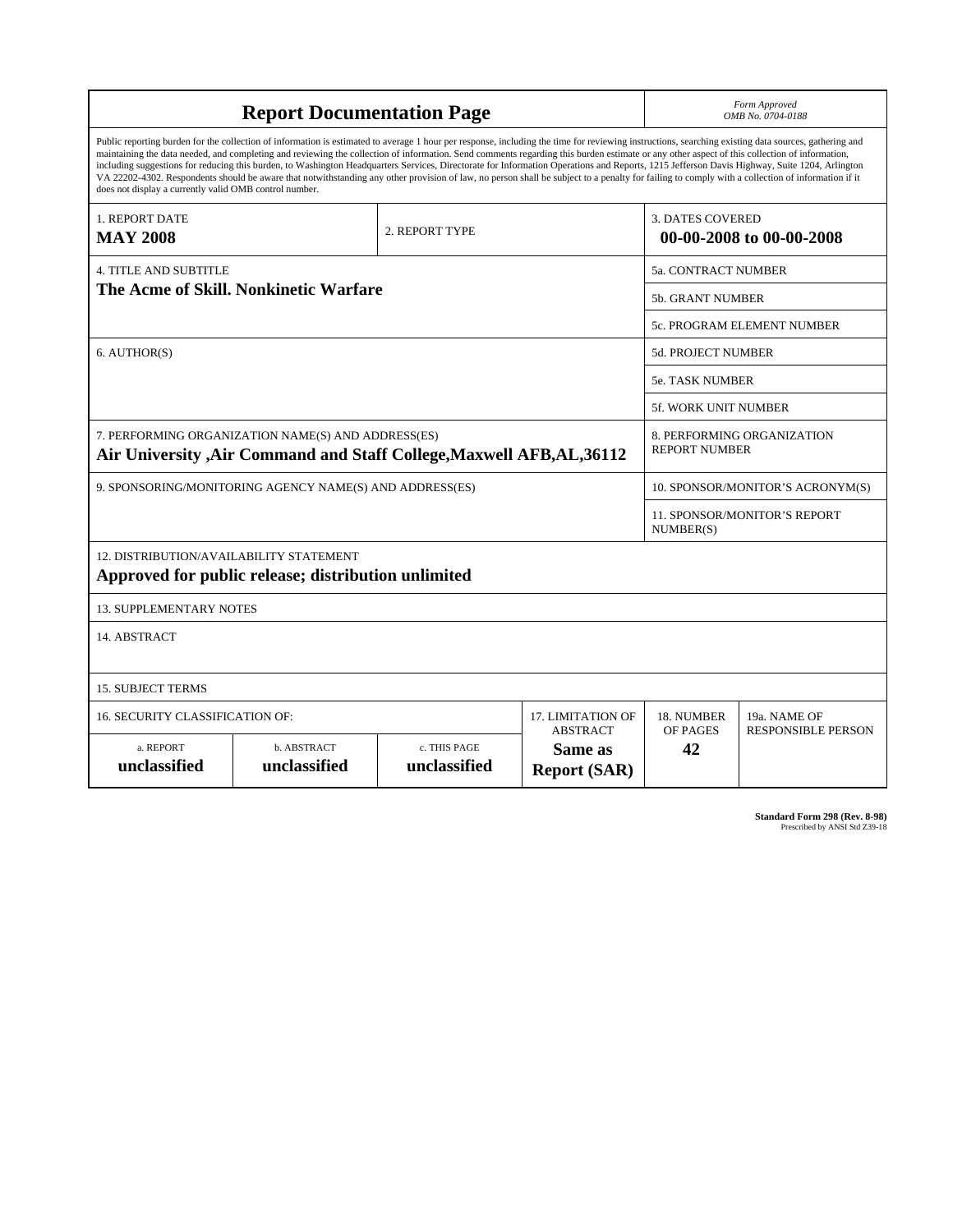#### **Air University**

Stephen R. Lorenz, Lt Gen, Commander

#### **Air Command and Staff College**

Jimmie C. Jackson, Jr., Brig Gen, Commandant Mark Husband, Col, PhD, Dean Fred P. Stone, Lt Col, PhD, Director of Research John T. Ackerman, PhD, Series Editor Donald MacCuish, EdD, Essay Advisor

#### **Air University Press**

Terry L. Hawkins, Interim Director Bessie E. Varner, Deputy Director Demorah Hayes, Content Editor Darlene H. Barnes, Copy Editor Carolyn Burns, Copy Editor Nedra Looney, Prepress Production Daniel Armstrong, Cover Design

Please send inquiries or comments to Editor *The Wright Flyer Papers* Air Command and Staff College (ACSC/DEI) 225 Chennault Circle, Bldg. 1402 Maxwell AFB AL 36112-6007 Tel: (334) 953-6810 Fax: (334) 953-2269 E-mail: ACSC@maxwell.af.mil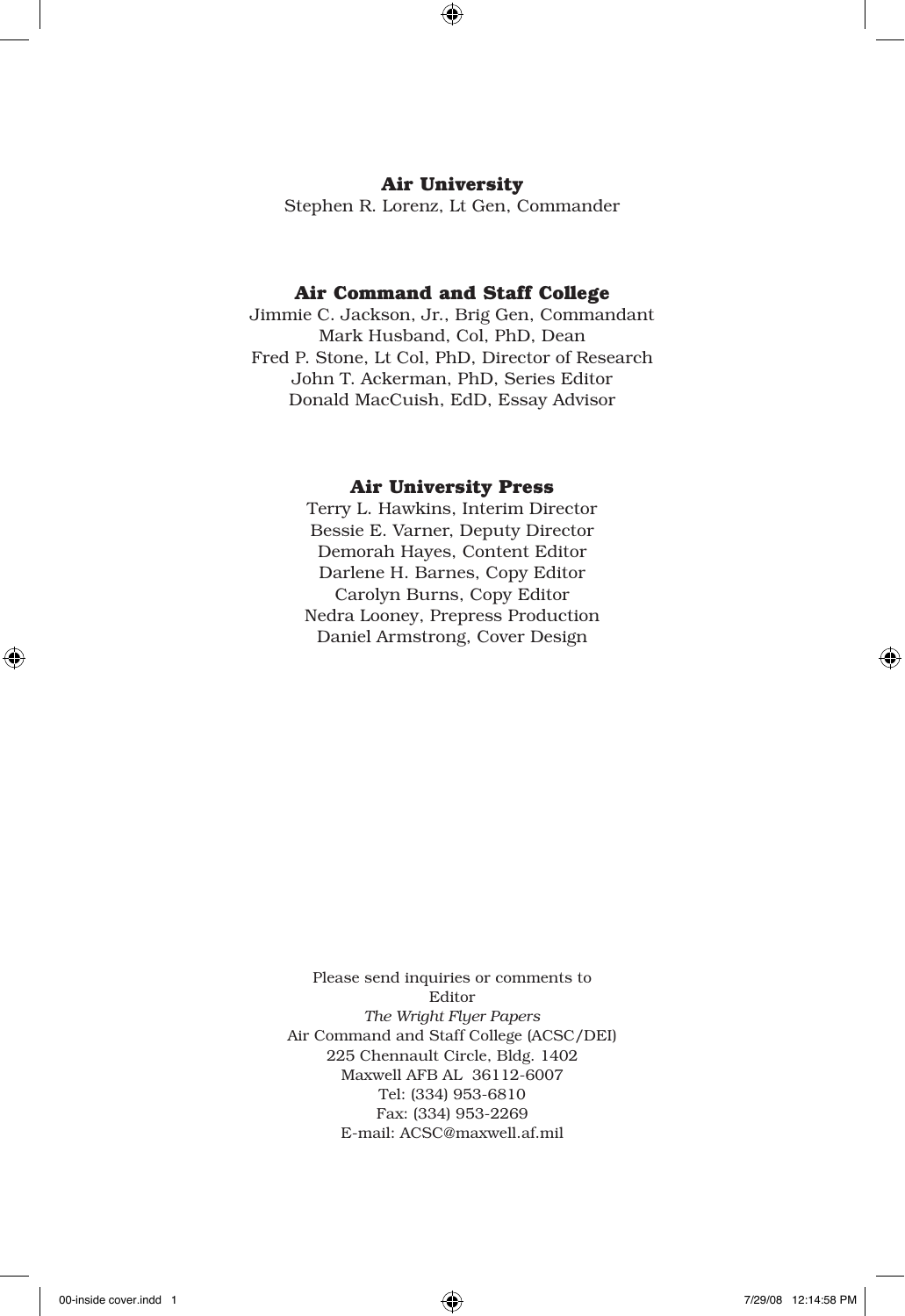AIR UNIVERSITY AIR COMMAND AND STAFF COLLEGE



# **The Acme of Skill**

# **Nonkinetic Warfare**

Cheng Hang Teo Major, Republic of Singapore Air Force

> Air Command and Staff College Wright Flyer Paper No. 30

Air University Press Maxwell Air Force Base, Alabama

May 2008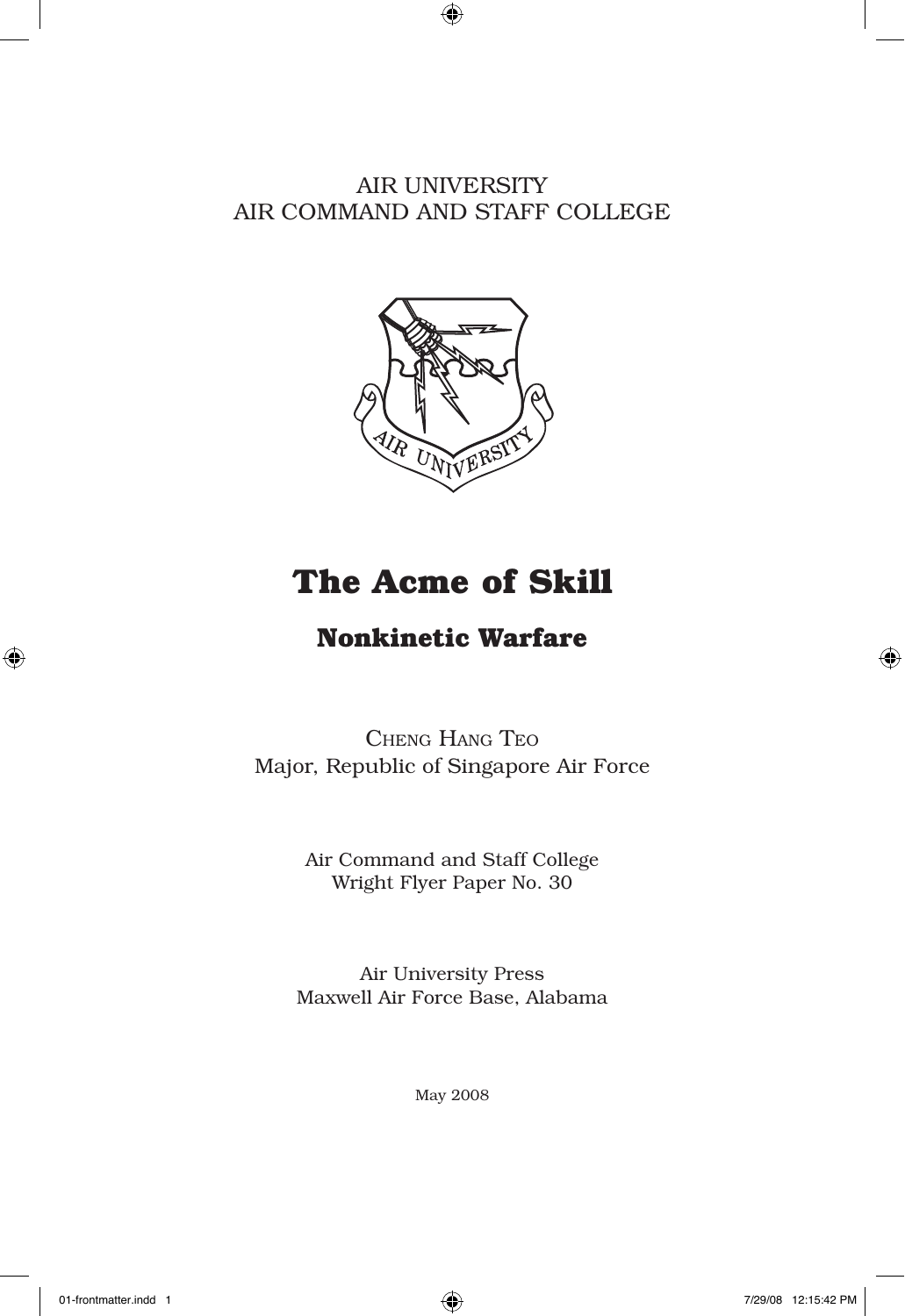This Wright Flyer Paper and others in the series are available electronically at the Air University Research Web site http://research.maxwell.af.mil and the AU Press Web site http://aupress.maxwell.af.mil.

#### **Disclaimer**

Opinions, conclusions, and recommendations expressed or implied within are solely those of the author and do not necessarily represent the views of Air University, the United States Air Force, the Department of Defense, or any other US government agency. Cleared for public release: distribution unlimited.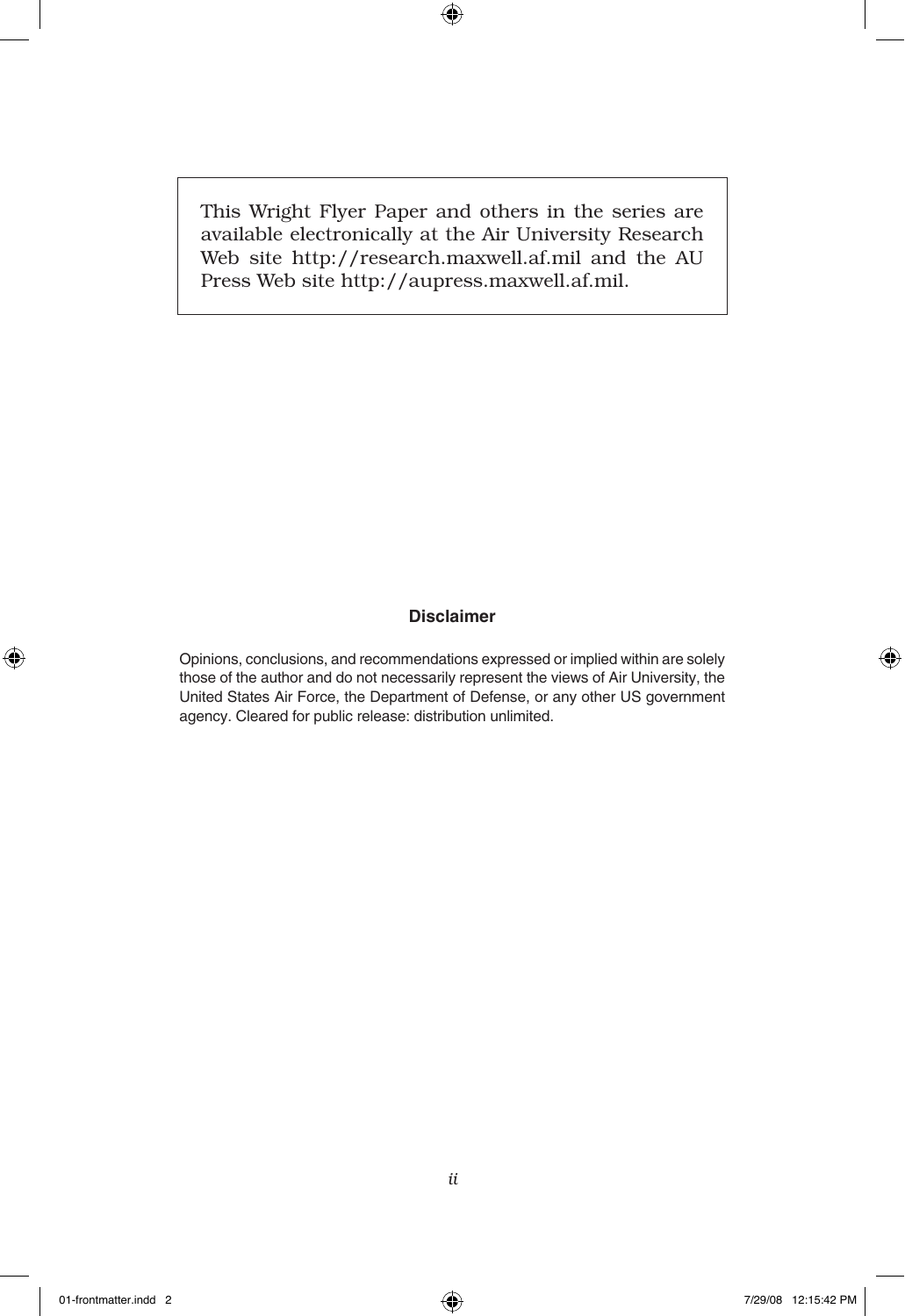## *Foreword*

It is my great pleasure to present another of the *Wright Flyer Papers* series. In this series, the Air Command and Staff College (ACSC) recognizes and publishes our best student research projects from the prior academic year. The ACSC research program encourages our students to move beyond the school's core curriculum in their own professional development and in "advancing air and space power." The series title reflects our desire to perpetuate the pioneering spirit embodied in earlier generations of Airmen. Projects selected for publication combine solid research, innovative thought, and lucid presentation in exploring war at the operational level. With this broad perspective, the *Wright Flyer Papers* engage an eclectic range of doctrinal, technological, organizational, and operational questions. Some of these studies provide new solutions to familiar problems. Others encourage us to leave the familiar behind in pursuing new possibilities. By making these research studies available in the *Wright Flyer Papers*, ACSC hopes to encourage critical examination of the findings and to stimulate further research in these areas.

JIMMIE C.*JJ*ACKSON/JR. Brigadier General, USAF nandant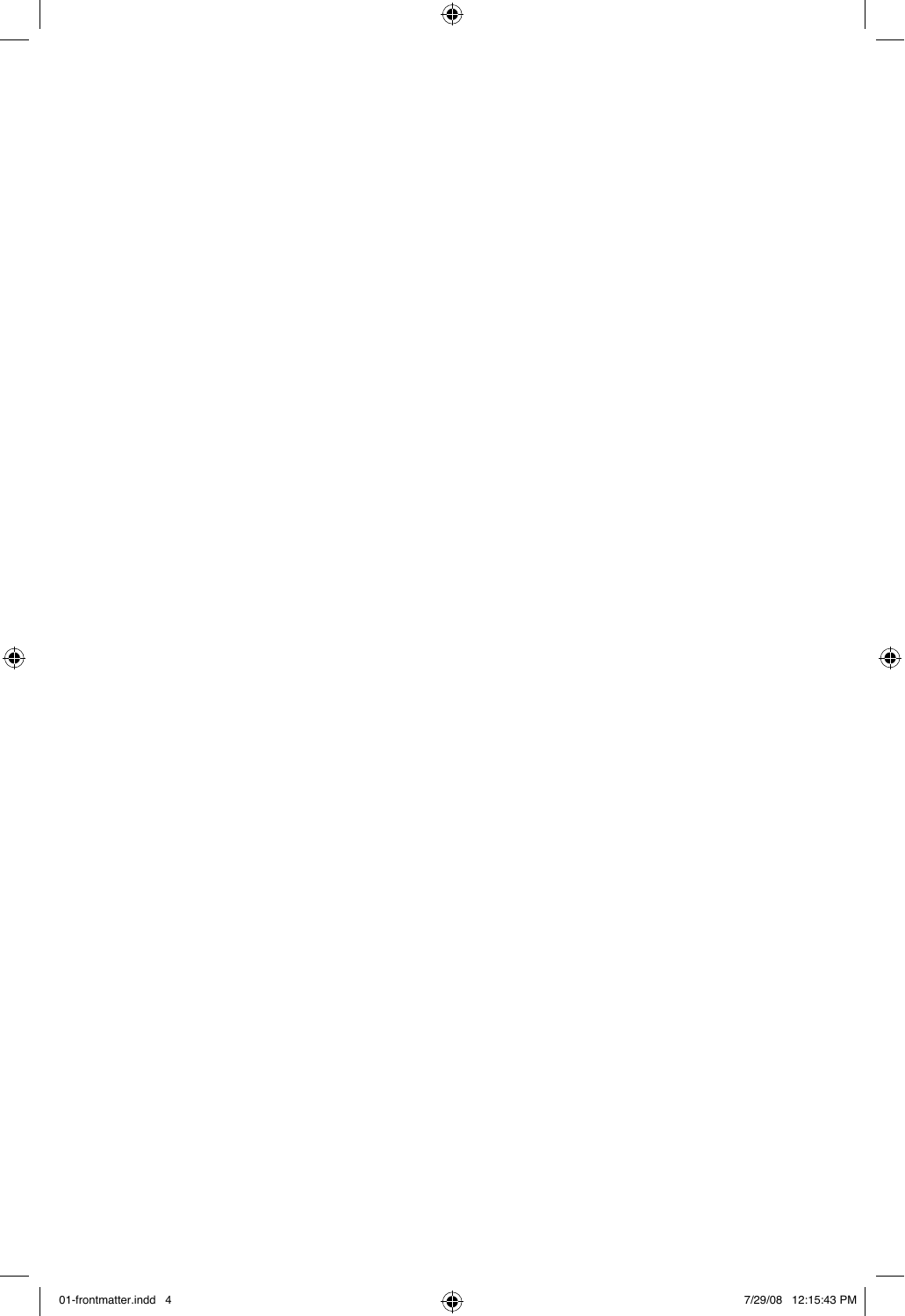# *Abstract*

Nonkinetic warfare, conflict that does not involve using force to inflict physical damage, is rapidly gaining in importance. Scholars of war even from the time of Sun Tzu have articulated that the enemy's destruction is neither essential nor necessarily the best route to ultimate victory. The insurgency attributes that have characterized many wars since World War II suggest that the objective of warfare has shifted from the kinetic destruction of military forces to the nonkinetic impairment of the enemy's will to fight. Four global trends identified in this paper—economic prosperity, freedom of information, the rise of nationalism, and globalization and interdependence—are possible causes for this shift because they make war a less attractive option than ever.

As the last major conflict between major powers, the Cold War was won with barely a single kinetic conflict between the United States and the Soviet Union—an excellent model of nonkinetic conflict and perhaps a sign of things to come. In the Cold War, the military largely played a supporting role. In an age characterized by the information revolution and globalization, the information and diplomatic instruments of power will rise in importance. Even in a supporting role, the military instrument nonetheless remains relevant, not least because kinetic conflict can never be ruled out. However, the military's nonkinetic potential needs to be developed in order for it to be more effective in today's world. Three ways to achieve this end are to develop an interagency approach to the military, assign a supporting diplomatic role to the military, and develop a comprehensive and coherent information strategy not only for the military, but for all levels of government.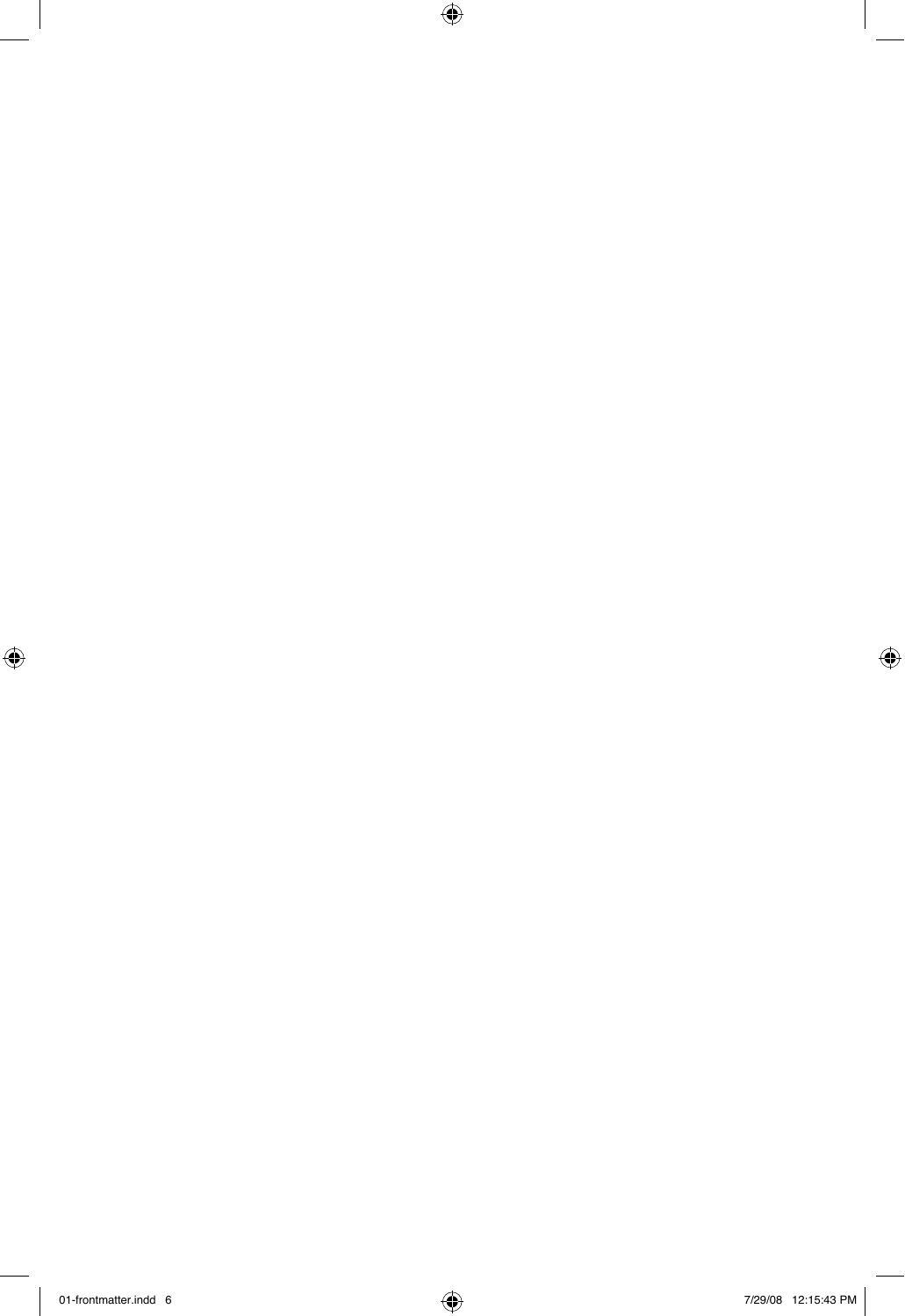# **Introduction**

The term *nonkinetic warfare* may seem to be an oxymoron. How can warfare be described as nonkinetic? On the other hand, how can something that is not kinetic be described as warfare? This paper requires the reader to discard conceptions of *war* and *warfare* that include only the traditional kinetic sense and instead think about forms of conflict that do not take lives or cause damage. The purpose of this paper is to examine the increasing importance of nonkinetic warfare, both now and in the future, and consider how states and their predominantly kinetic-minded militaries ought to respond. The terms *kinetic* and *nonkinetic* have not been covered to a great extent in military literature, although Sun Tzu during the sixth century BC had already alluded to the nonkinetic approach as the pinnacle of the art of war. $1$ After exploring the definitions and theories of nonkinetic warfare, this paper charts the development of warfare in practice and finds that the latest incarnation of warfare, by making the will of the people the primary target, has moved into the nonkinetic realm.

Examining current global trends in the ordering of civilization sheds light on why the utility of the kinetic approach to securing interests and solving problems could be declining at this point in history. The largely nonkinetic Cold War is a noteworthy example of how future major conflicts and long wars may be decided. This paper then explores nonkinetic warfare in its various forms and explains how today's strategic environment favors nonkinetic approaches and methods, just as tomorrow's will. Finally, this paper tries to answer the question of how the armed forces of the world ought to transform in order to be as effective in the nonkinetic realm as they are in the kinetic. The paper concludes that, in addition to kinetic capabilities, a modern state must possess mature nonkinetic capabilities to project power, secure interests, and solve problems. Accordingly, the modern military, as a tool of state policy, must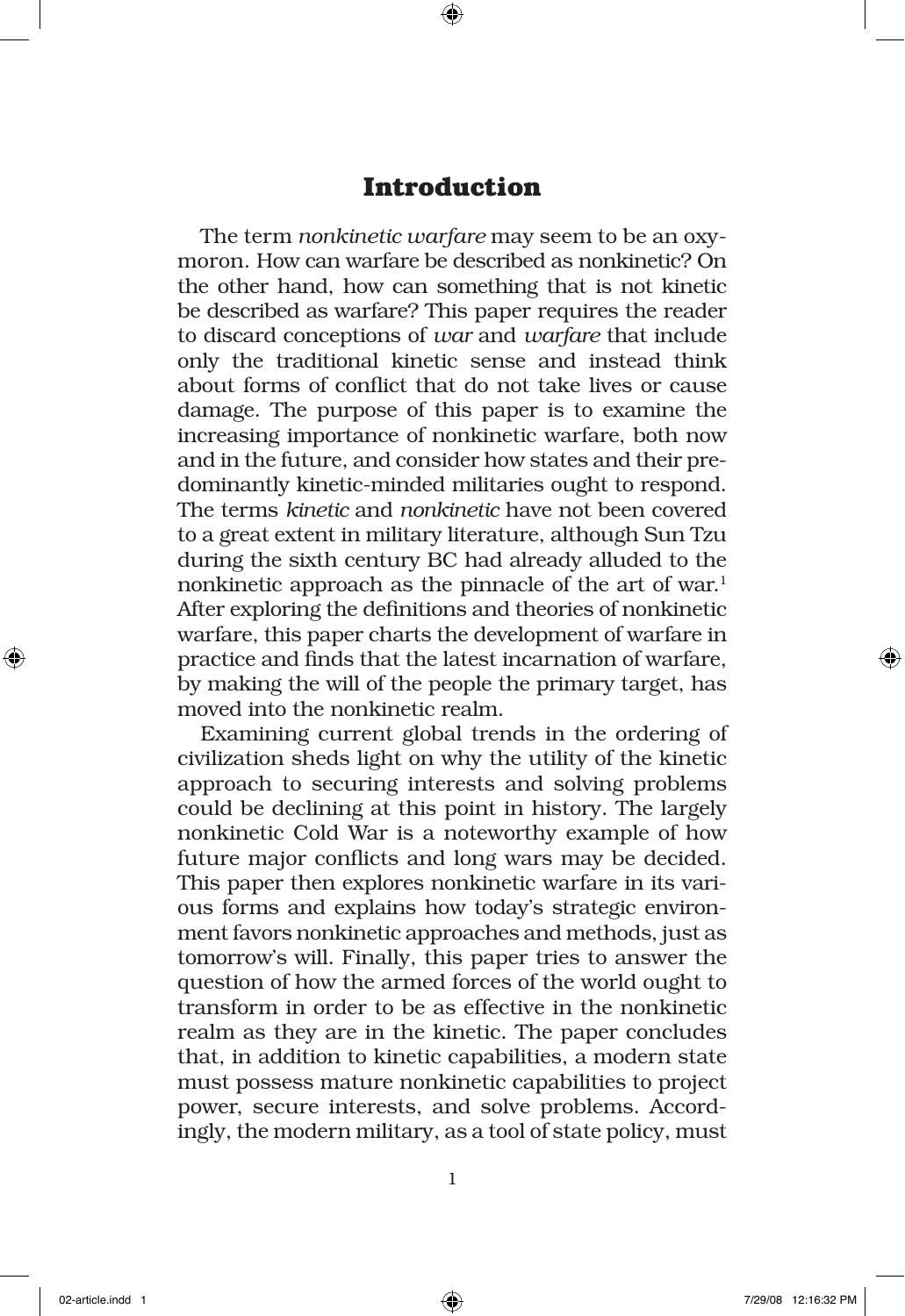itself transform to become capable of offering developed nonkinetic capabilities in addition to kinetic ones.

# **Defining the Terms: Kinetic and Nonkinetic Warfare**

It is first necessary to define and differentiate the terms *kinetic* and *nonkinetic* in a military context. A survey of Department of Defense (DOD) resources reveals few explanations of the term *kinetic*. This word, at the time of writing, is absent from the *DOD Dictionary of Military and Associated Terms* and is not explicitly defined in the major doctrinal publications of the Joint Staff, Army, Navy, or Marine Corps.2 Air Force Doctrine Document (AFDD) 2, *Operations and Organization,* is perhaps the only major doctrinal publication to attempt to define *kinetic* or *nonkinetic*. In a discussion of effects-based considerations for planning, AFDD 2 distinguishes between kinetic and nonkinetic actions:

Kinetic actions are those taken through physical, material means like bombs, bullets, rockets, and other munitions. Non-kinetic actions are logical, electromagnetic, or behavioral, such as a computer network attack on an enemy system or a psychological operation aimed at enemy troops. While non-kinetic actions have a physical component, the effects they impose are mainly indirect—functional, systemic, psychological, or behavioral.3

While this definition is a good starting point for understanding kinetic and nonkinetic action, it could be refined further. AFDD 2 uses *means* to characterize kinetic actions, while using *effects* to characterize nonkinetic actions. This is an incongruent manner of distinguishing these categories of action, as an example will demonstrate: should the act of firing a warning shot into the air be classified as kinetic or nonkinetic? It satisfies both the definitions in AFDD 2—a physical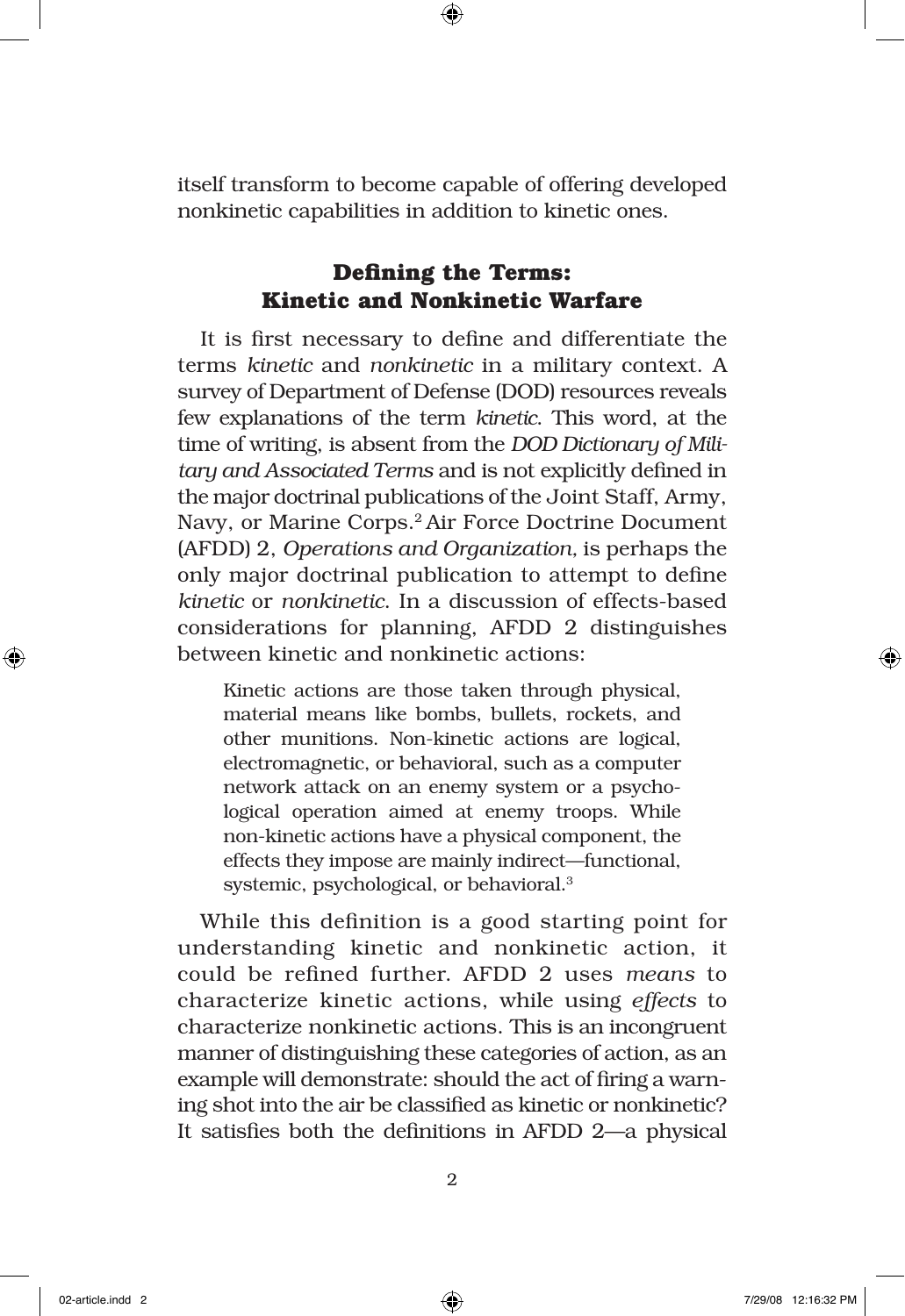means (kinetic) and indirect effects with a physical component (nonkinetic).

What is needed is an "apples to apples" manner of defining both terms. This paper proposes that both *kinetic* and *nonkinetic* be defined based on effects rather than means. Using means as a basis for defining actions has a significant weakness: like kinetic actions, nonkinetic actions can utilize physical means, such as airlifting supplies in a humanitarian mission. When using effects as a basis for defining actions, it is worth noting that singular actions can have both tangible and intangible effects, and often do. The line between kinetic and nonkinetic ought to be drawn according to whether the action has the direct effect of physical damage—that is, injuring, killing, or destroying—on an intended enemy. A kinetic action is one that inflicts physical damage on the intended target; a nonkinetic action does not. For example, North Korea's nuclear test-firing ought to be categorized as a nonkinetic action—although it does involve physical destruction, the intended effect on the enemy is in fact demonstration and deterrence. As a final note on terminology, *war* is commonly understood as conflict in the kinetic sense; this paper will follow that usage. Any reference to nonkinetic conflict will be explicitly labeled so.

#### **Warfare in Theory**

The Chinese military theorist Sun Tzu, in his treatise on strategy, *The Art of War*, describes the best way to conduct a war:

Generally in war the best policy is to take a state intact; to ruin it is inferior to this. To capture the enemy's army is better than to destroy it; to take intact a battalion, a company or a five-man squad is better than to destroy them. For to win one hundred victories in one hundred battles is not the acme of skill. To subdue the enemy without fighting is the acme of skill.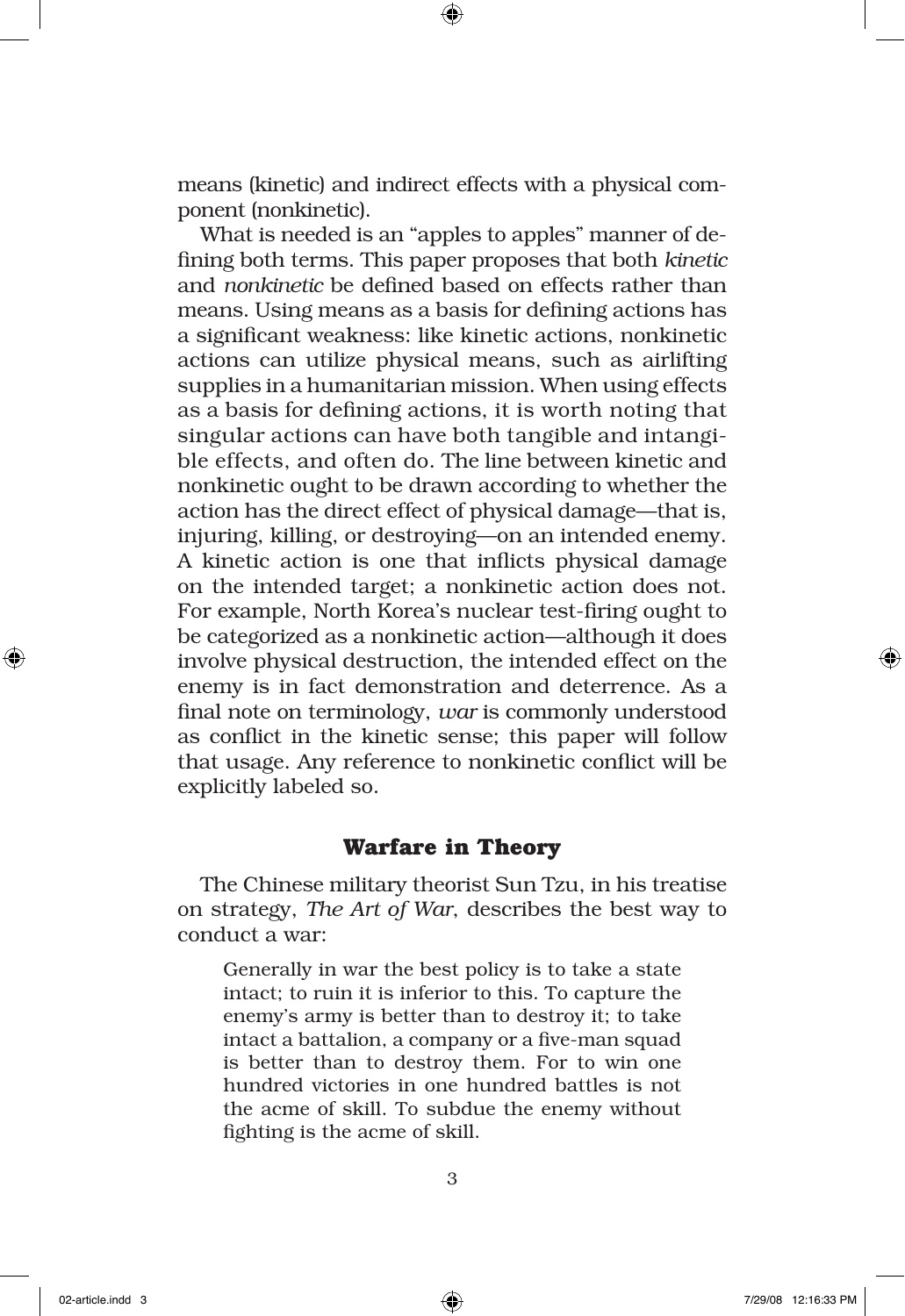Thus, what is of supreme importance in war is to attack the enemy's strategy. Next best is to disrupt his alliances. The next best is to attack his army. The worst policy is to attack cities. Attack cities only when there is no alternative. . . .

Thus, those skilled in war subdue the enemy's army without battle. They capture his cities without assaulting them and overthrow his state without protracted operations. Your aim must be to take All-under-Heaven intact. Thus your troops are not worn out and your gains will be complete. This is the art of offensive strategy. . . .

Now there are five circumstances in which victory may be predicted: He who knows when he can fight and when he cannot will be victorious.<sup>4</sup>

Although Sun Tzu's influential work on the art of war is indeed about the way of fighting, it is clear that he did not see kinetic operations as the ideal route to victory. Sun Tzu preferred the cleaner way to win; keeping the state and the armed forces of the enemy, as well as one's own military, intact in any conflict is the ideal. He preferred to win through ideas and strategy without resorting to arms, killing, and destruction. If kinetic operations were necessary, it remained imperative to keep them to a minimum. According to Sun Tzu, if all strategies were to strive for the ideal, they would aim to achieve victory without fighting. Any strategy that results in fighting falls short of the ideal. In Sun Tzu's eyes, therefore, a nonkinetic winning strategy is superior to a kinetic one.

Clausewitz's seminal work *On War* discusses conflict principally in its kinetic form. Clausewitz was conscious of the limitations of war as an instrument of policy. Uncertainty, passion, and chance are inherent elements in war that make it an enigmatic and unpredictable instrument. Clausewitz contends that in war there are always countless unforeseeable minor incidents that "combine to lower the general level of perfor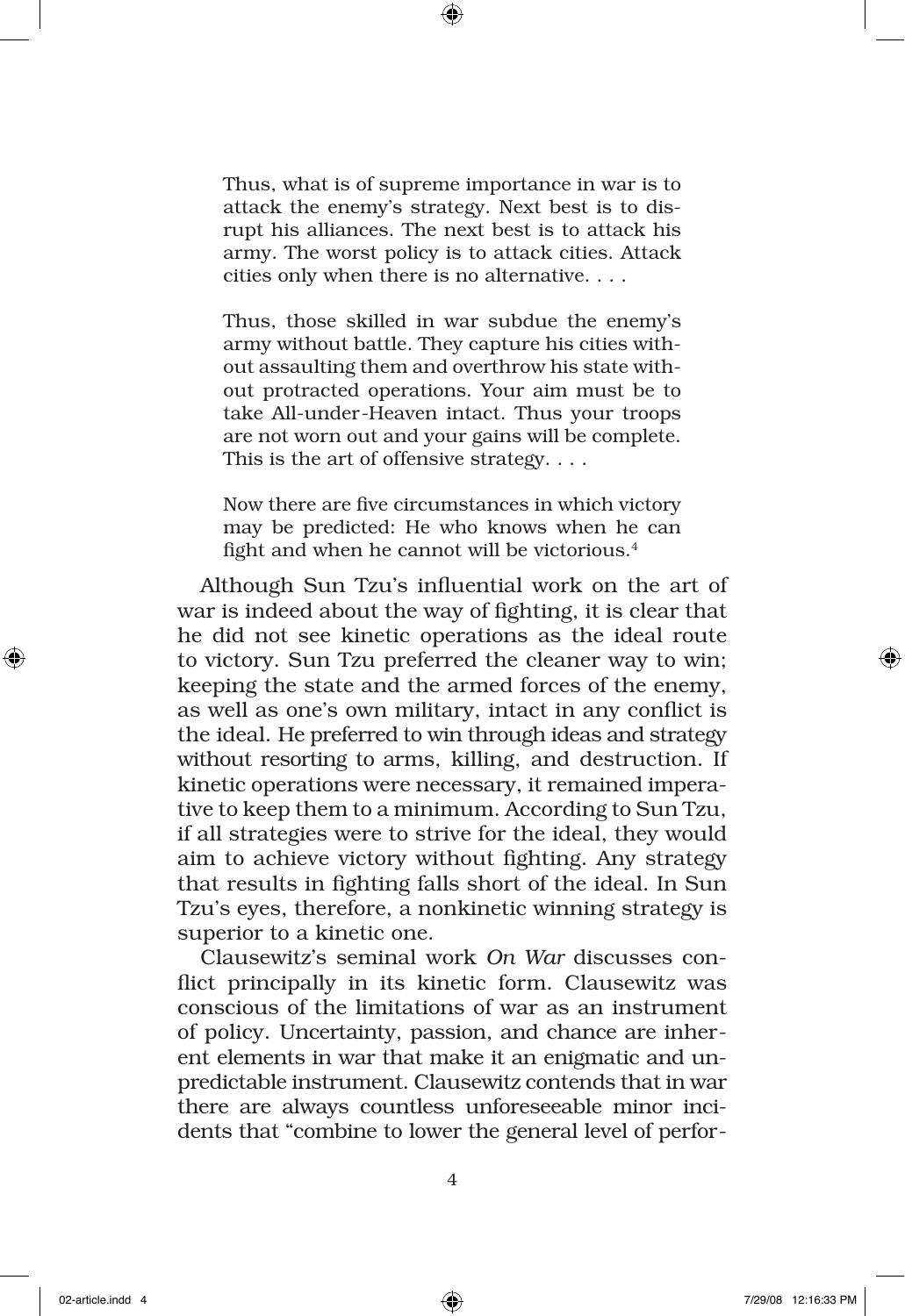mance, so that one always falls far short of the intended goal."5 Friction, as Clausewitz calls this phenomenon, makes difficult in war what would have been easy in peace and is closely associated with chance.<sup>6</sup> War, out of all human activities, "most closely resembles a game of cards."7 As a result, guesswork and luck are major factors in the outcome of war.8 Military strategist Bernard Brodie notes Clausewitz's association of war with human emotion, which "distorts the clear conception of the object."9 In *On War*, Clausewitz famously characterizes war as an instrument of policy but, oddly, never judges its efficacy. He does state that genius is required to conduct such a complex activity as war "with any degree of virtuosity."10 Its unpredictable nature, though, suggests that its effectiveness as an instrument of policy is not guaranteed and that its results are mixed. For the immense cost that often accompanies war, the returns of war are not guaranteed.

On nonkinetic operations, it may appear that Clausewitz has his doubts. In the opening chapter of *On War,* he writes:

Kind-hearted people might of course think there was some ingenious way to disarm or defeat an enemy without too much bloodshed, and might imagine this is the true goal of the art of war. Pleasant as it sounds, it is a fallacy that must be exposed: war is such a dangerous business that the mistakes which come from kindness are the very worst.<sup>11</sup>

At first glance, Clausewitz may seem to disagree with Sun Tzu's proposition of "overcoming without warring." However, Clausewitz's treatise, as its title states, is indisputably on the subject of fighting (as Liddell Hart has noted—see discussion below). *On War* is not principally about the nonkinetic domains of conflict. Therefore, when Clausewitz discourages the hope that an enemy might be defeated "without too much bloodshed," he is speaking of the conduct of kinetic war,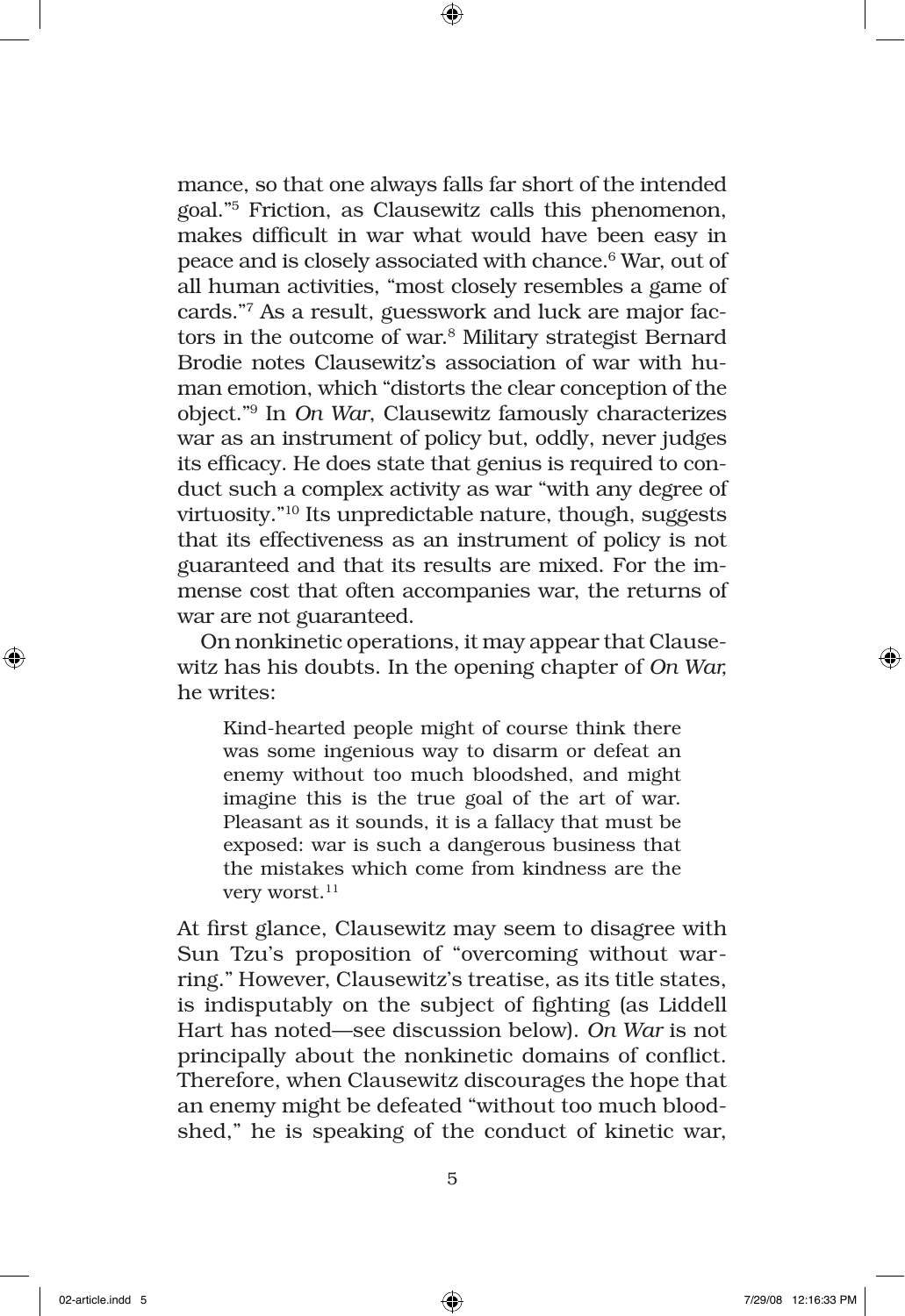where war has already begun. Furthermore, closer analysis suggests that Clausewitz's fundamental disagreement is with kindness rather than the lack of bloodshed. Later in *On War*, he writes, "We are not interested in generals who win victories without bloodshed. The fact that slaughter is a horrifying spectacle must make us take war more seriously, but not provide an excuse for gradually blunting our swords in the name of humanity. Sooner or later someone will come along with a sharp sword and hack off our arms."12 Yet like Clausewitz's kinetic war, nonkinetic means can just as well be used without compunction to achieve the desired ends.

B. H. Liddell Hart astutely notes that lesser students of Clausewitz would "reach the conclusion that in war every other consideration should be subordinated to the aim of fighting a decisive battle."13 Once again, *On War* was never meant to cover more than the kinetic domain of human conflict. Liddell Hart sees strategy at a higher plane than the conduct of war—war is a supporting element and only one of the various means to the strategic end. $14$  He characterizes strategy along the same lines as Sun Tzu: while tactics is about the kinetic domain, the purpose of strategy is the reduction of kinetic operations "to the slenderest possible proportions." The aim of strategy must be to bring about battle under the most advantageous circumstances, which Liddell Hart takes to mean the conditions under which there is less fighting: "The perfection of strategy would be, therefore, to produce a decision without serious fighting."15

The history of warfare has been bloody, but since the sixth century BC, scholars of war have suggested that kinetic means of conflict are perhaps one of the costlier routes to victory. Sun Tzu would agree with Liddell Hart that the strategic objective is fulfilled if the enemy is led to abandon his purpose—the enemy's destruction is not essential and certainly neither the easiest nor the optimal route to victory.16 As the most eminent scholar of the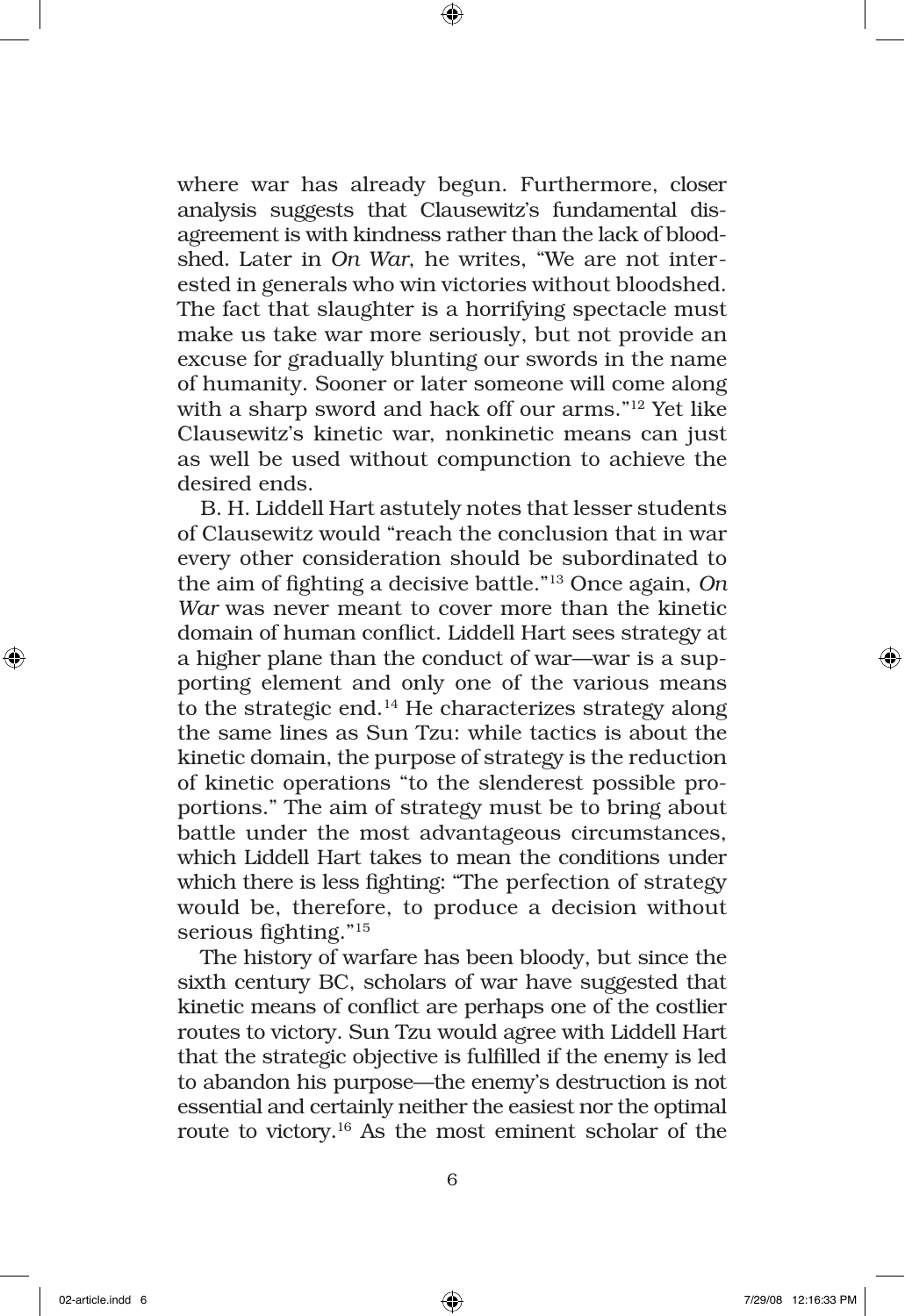kinetic method, Clausewitz makes no conclusion on its effectiveness as an instrument of policy but cautions its users about the element of fortune and uncertainty associated with its use.

#### **Warfare in Practice**

In order to understand present and future warfare, it is useful to examine how warfare has evolved in the past. A good framework for discourse is the four generations of warfare described by William S. Lind and his coauthors in 1989. According to their schema, first-generation warfare was reflected in the tactics of line and column formations used by Napoleon's conscripted troops. The second generation was based on fire and movement, when firepower largely replaced manpower as the instrument of mass. World War II saw the emergence of third-generation warfare on the battlefield. The blitzkrieg tactics of the German army sought to use overwhelming maneuver to bypass and collapse enemy forces rather than to destroy them, which was the hallmark of the previous two generations of warfare. The authors attribute the evolution of warfare largely to the advancement in technology and ideas in the military realm.<sup>17</sup>

The authors posit that the emerging fourth-generation warfare will be dispersed and undefined, with a nonexistent distinction between war and peace.18 However, their conception of fourth-generation warfare is based rather narrowly on advancing technology and ideas restricted to the military realm, plus the trends of the previous three generations. In 2004 Thomas X. Hammes expanded the scope of the discussion when he suggested that major changes in political, economic, social, and technical segments of society always precede major changes in warfare.<sup>19</sup> The proliferation of international organizations, the growth of world financial markets, and the information revolution, to name a few developments, have combined to cause the emergence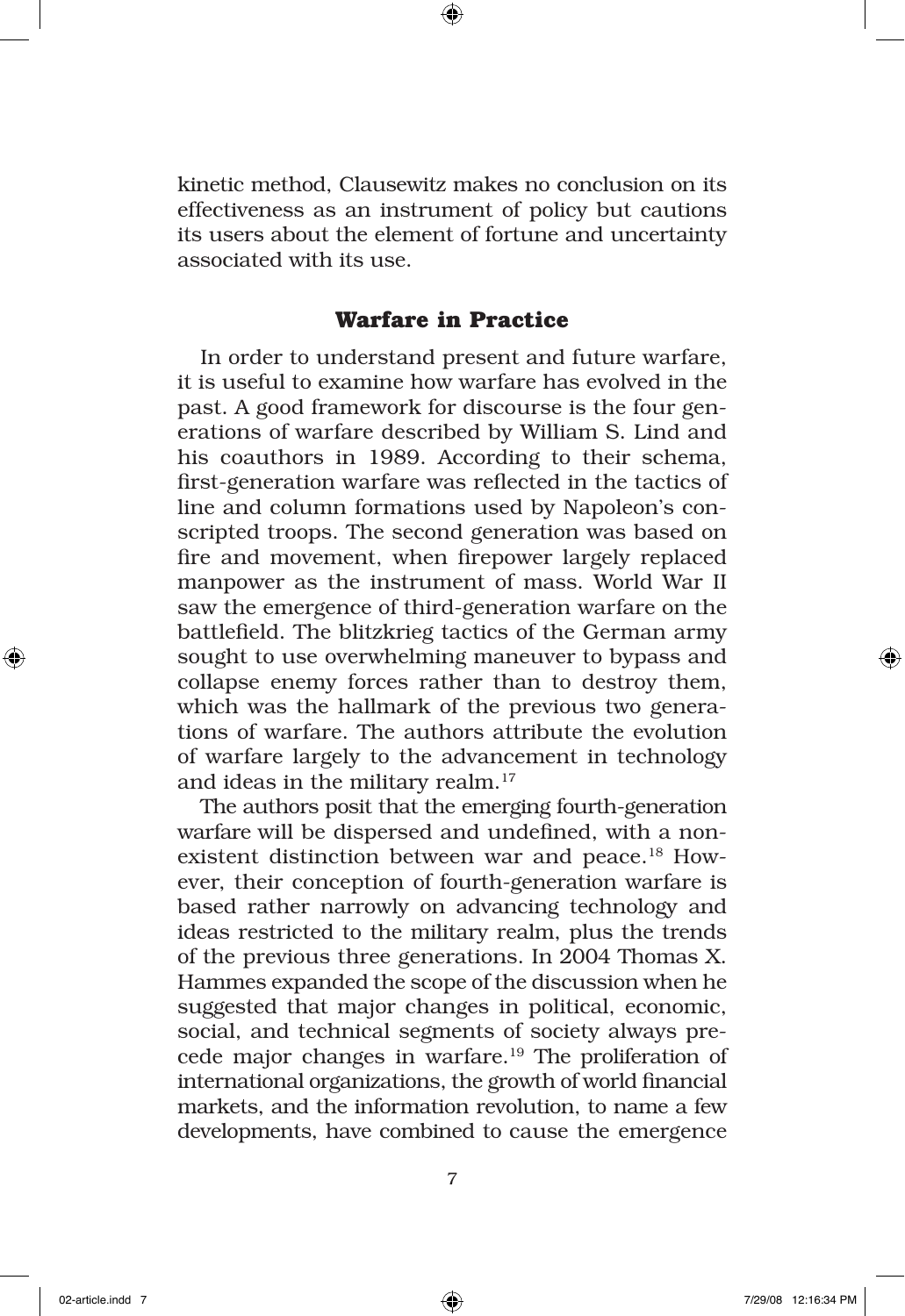of fourth-generation warfare.<sup>20</sup> This kind of warfare, according to Hammes, uses all available networks political, economic, social, and military—to convince the enemy's leaders that their strategic goals are either unachievable or too costly to achieve. $21$  Whereas in the previous three generations warfare entailed the destruction of physical military forces, the fourth generation targets the enemy's will to fight. In the fourth generation, the physical engagement of the military becomes just a means to this end.

In fourth-generation warfare as described by Hammes, the objective of warfare has moved from the kinetic destruction of military forces to the nonkinetic impairment of the enemy's will. Fourth-generation warfare has been the choice of the military underdog to great effect. It accounts for the failures of both the Cold War superpowers at the heights of their respective powers, the United States in Vietnam and the Soviet Union in Afghanistan.

What is the appropriate response to this new kind of warfare that targets the intangible will instead of tangible troops? I suggest that any kind of response must involve moving the preponderance of conflict and strategy into the nonkinetic realm because, based on sociopolitical and economic factors that have evolved over the course of human civilization, kinetic warfare today is more of a liability than at any time in human history. This paper argues that the use of war as the primary instrument of policy plays directly into the hands of the practitioners of fourth-generation warfare. As a tool of policy, the utility of war has diminished over the course of human progress. An analysis of global trends in human civilization provides some evidence of this phenomenon.

## **Global Trends in Civilization**

In a constitutional republic or a democracy, the will of the people, by definition, determines whether a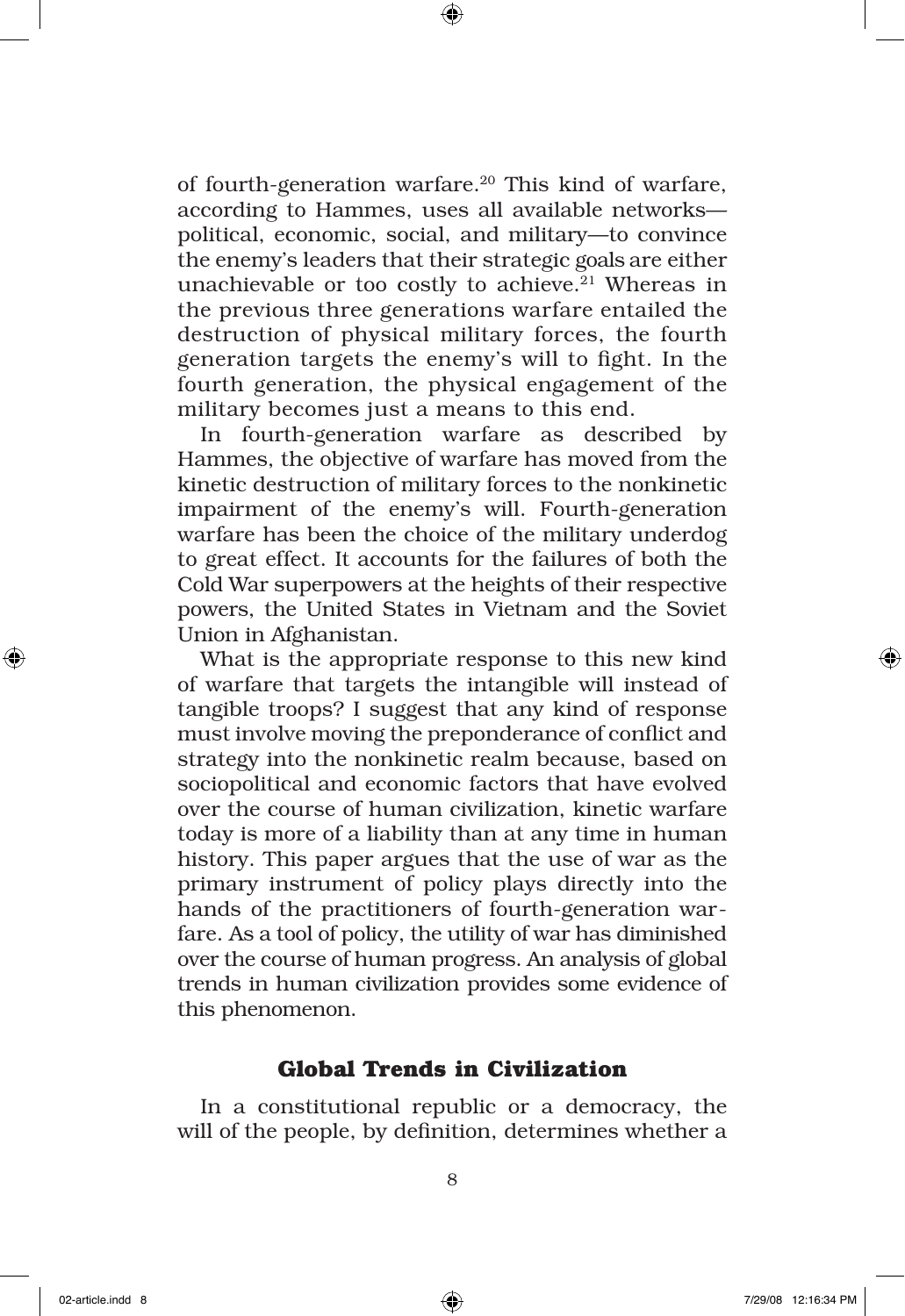country goes to war. In such political systems, the will of the people is also always a chief center of gravity of the war-making effort, and it determines whether a country stays in a war or whether a nation fights the war with the required vigor. However, civilization has developed in such a way as to make war much less palatable, at least for the common people. In German philosopher Immanuel Kant's essay *Eternal Peace*  (1795), he writes, "The republican constitution does offer the prospect of . . . eternal peace. . . . If . . . the consent of the citizens is required in order to decide whether there should be war or not, nothing is more natural than that those who have to decide to undergo all the deprivations of war will very much hesitate to start such an evil game."22

Kant's ideas form the basis of what is today called the democratic peace theory. Although this theory has its detractors, it is at the same time widely embraced by many, including various US presidential administrations. Both the current president, George W. Bush, and his predecessor, Bill Clinton, have stated unequivocally their belief that democracies do not fight one another.<sup>23</sup> Two hundred years after Kant, the rise of the constitutional republic is just one of various factors that make war an unattractive option. The development of human civilization in four other areas—prosperity, freedom of information, nationalism, and globalization and interdependence—produces the same effect, such that Kant's prerequisite of a constitutional republic is no longer a necessary condition for making war unattractive.

#### **Prosperity**

Economic growth for most of the globe has been phenomenal in the last century. Wealth continues to increase. In the 16 years from 1980 to 1996, the world gross domestic product (GDP) quadrupled. The increased wealth reduces people's tolerance for fighting and destruction because they have more to lose. Scholar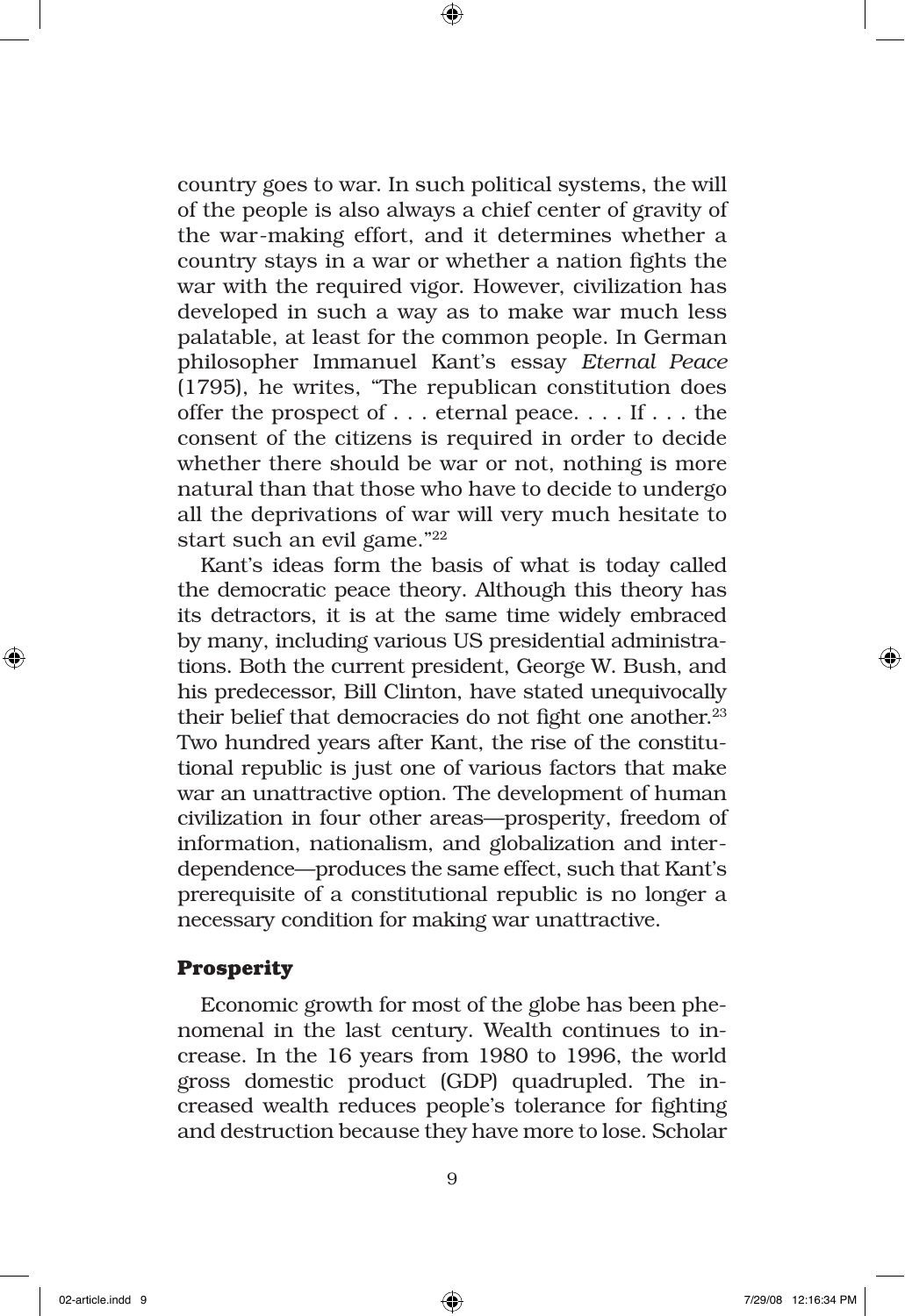James A. Nathan claims that since the end of the Cold War, "trade has been displacing security worldwide as a means of determining priorities and interests." He quotes former secretary of state Madeleine Albright: "For as long as I am Secretary of State, America's diplomatic influence will be harnessed to the task of helping America's economy to grow."24

Thomas L. Friedman's "golden arches" theory of conflict prevention, which notes that no two countries that both have McDonald's have fought a war against each other since each got its McDonald's, is an insightful theory of how prosperity prevents states from going to war.25 In the book *The Lexus and the Olive Tree*, Friedman points out that 78 days of airpower could achieve in the "McDonald's nation" Serbia what 10 years of full military engagement in "non-McDonald's" Vietnam could not.26 A closer look at their respective economic data suggests one reason why. Serbia and Montenegro in 1997, just before Operation Allied Force, had a GDP per capita of 1,570 in today's US dollars, almost 20 times that of Vietnam in 1975, which had a GDP of 81 US dollars.<sup>27</sup> To put things in proper perspective, there are surely other factors that influenced the dynamics of each war. However, it remains clear that states with little wealth and prosperity are less constrained by the need to preserve wealth and are less inhibited from involvement in war as a result. States with more have more to lose, and this is a big disadvantage in the conduct of war.

Greater prosperity also increases the value of human life. Loss of life is intolerable today; for example, North Atlantic Treaty Organization (NATO) allies were willing only to use airpower to restore order in the Balkans in Operation Allied Force. The rich countries in NATO did not show convincingly that they were prepared to undertake significant losses in order to end the genocide in Kosovo. On the other hand, a prosperous nation may be tempted to go to war if it thinks that a quick and decisive victory would be in the offing and the costs associated with victory would be minimal.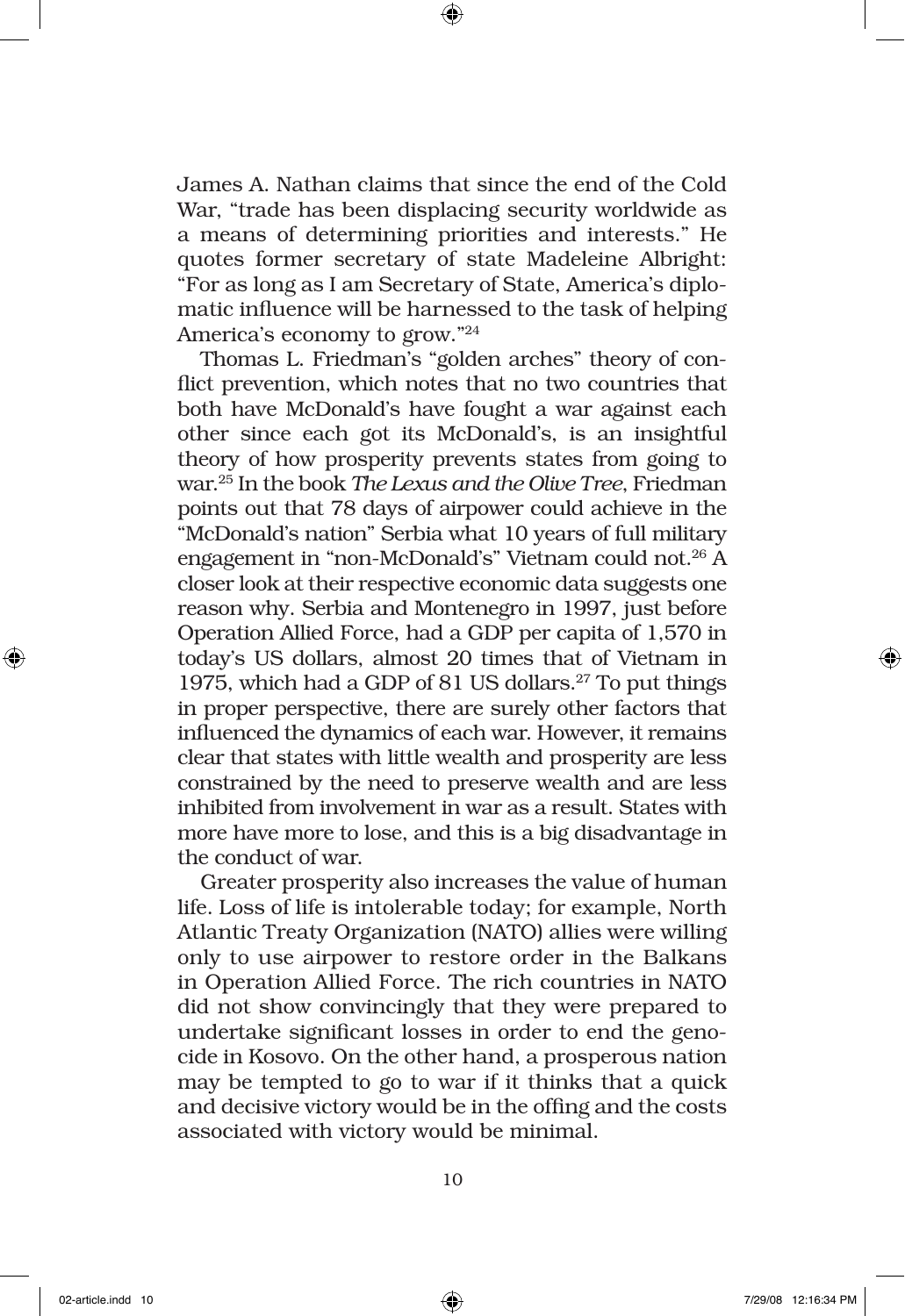One could furthermore deduce that states which *aspire* to be prosperous will refrain from war. One theory suggests that the expectations of future trade prospects affect the likelihood of war. When trade prospects are dim or trade sanctions are not expected to abate, war may seem a reasonable option to break out of economic decline. However, when there is expectation of increasing trade and its benefits, states have less reason for war.<sup>28</sup> To go to war risks not only the benefits of current economic prosperity, but that of the future as well.

Examples of the economic devastation of war are abundant through the ages. The Thirty Years' War wreaked economic destruction in Germany, just as the Seven Years' War reduced Austria to virtual bankruptcy. In France the costs of the Seven Years' War were so debilitating that they brought about conditions for revolution.29 Post–World War II Britain was reeling from the costs of two massive wars so that it no longer had the financial might to sustain its colonies east of the Suez; economic factors were a central cause for the colonial withdrawal.30

To be sure, economic prosperity alone does not end all wars. The British writer Norman Angell, in response to criticism that the First World War had disproved his theory of the economic futility of war, writes that "the futility of war will never of itself stop war; . . . only when men realize the futility will it deter them."31 Friedman contends that nations will think, not twice, but three times before choosing the military option to solve their problems.32 At the very least, economic interests form a set of factors that weigh against going to war. The greater the economic stake, the more these factors weigh.

### **Freedom of Information**

Mass media and information technology today facilitate the flow of information at a lightning pace and in a way states are not able to control as they previously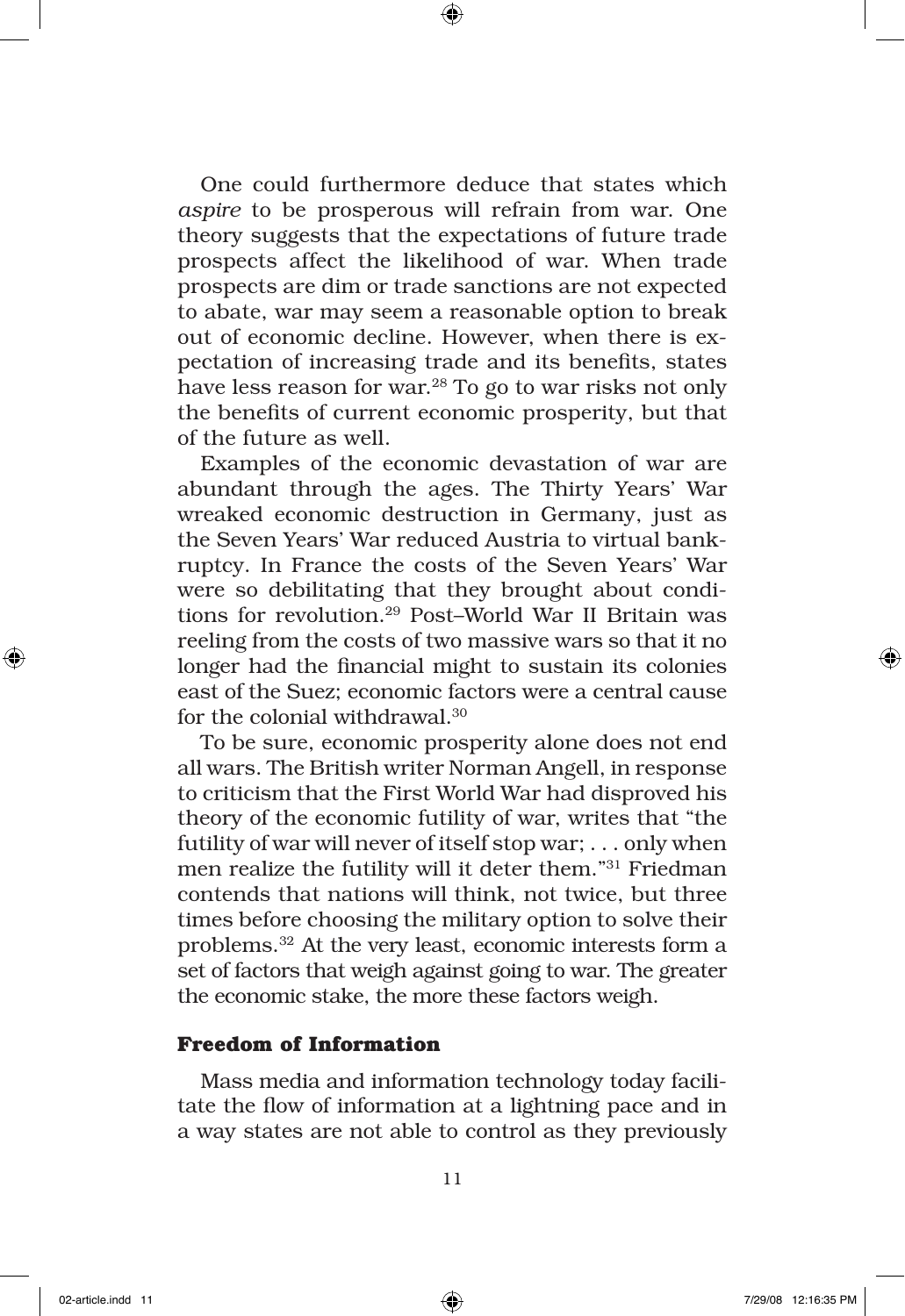could. The common person's access to information is limited only by the amount of time and attention he or she chooses to invest. How does the information revolution in the twenty-first century change the relationship of modern societies to war? The information revolution has caused a diffusion of power from the state to the individual. The Internet and media revolution means that states have lost control of the nature and flow of information within their own societies.<sup>33</sup> They no longer possess the same kind of power they had to shape thinking in society. The individual who desires to receive information about war and transmit his or her views on it possesses the means to do both virtually instantaneously. Scenes of war appear right in the living room as they happen. At the same time, opinion polls in newspapers and television reflect public opinion with similar instantaneity. More crucially, information technology empowers people with the ability to mobilize and make their voices heard. During the Vietnam War, the first antiwar march in 1965 had 25,000 people, growing to half a million in 1969. Antiwar protesters in 2003 numbered more than 2 million over America and Europe—and this was before the war started.34 If the constitutional republics in Kant's time lacked the means to voice their dissent to war, they definitely have it now, and those of tomorrow will have it in even greater abundance as information technology continues to advance. This phenomenon raises the cost of war in terms of public opinion.

Technology advancement in the field of intelligence, surveillance, and reconnaissance (ISR) has also diminished the prospect of war by taking away from the initiating party the element of surprise. This removes the significant advantage of the first mover and helps the defensive side. Cold War historian John Lewis Gaddis posits that this added transparency is the by-product of the Cold War strategic arms race, resulting in the creation of "a wholly new environment that rewarded those who sought to prevent wars and discouraged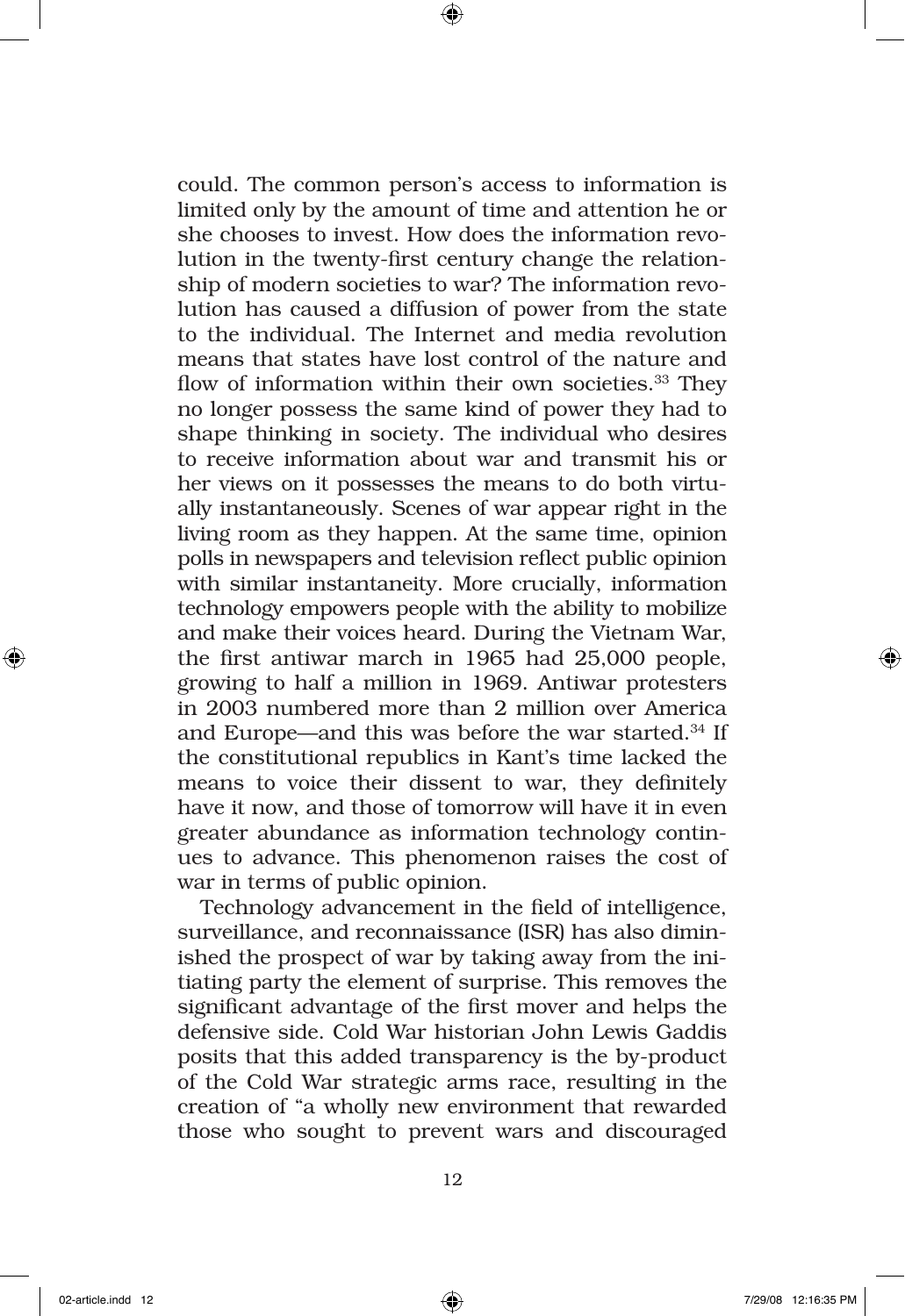those who tried to begin them."35 With today's everimproving global ISR capability, military mobilizations and missile launches are quickly detected and therefore more effectively defended against. This reduces the probability of a swift and decisive victory for those who seek to start wars and raises the cost of starting wars.

#### **Nationalism**

The post–World War II era is surely the age of nationalism. From 50 countries at the end of the war in 1945, the United Nations (UN) has grown to 192 member states today.<sup>36</sup> Since the UN was founded, more than 80 nations previously under colonial rule have joined as sovereign, independent states.<sup>37</sup> Henry Kissinger has said that in the emerging post–Cold War international order, "nationalism has gained a new lease on life."38 At first glance, nationalism implies the notion of competition between states and would seem to increase the likelihood of war. However, nationalistic peoples resist conquest, colonization, or occupation and are therefore very costly to invade and rule over. This was a major reason why the American venture in Vietnam and the Soviet foray into Afghanistan both ended in failure. Those nationalistically inclined populations proved too formidable to conquer.39 Another example of growing nationalism can be found in Iran. Whereas in 1959 the Central Intelligence Agency (CIA) was able to successfully stage a coup—without the use of any military force—against the regime of Mohammed Mossedegh in order to install the America-friendly Shah, it was prohibitively costly to do the same to Ayatollah Khomeini's nationalist revolution in 1979.40 Today's nationalistically inclined populations will ensure that any victory by the aggressor will by no means come cheaply—if it comes at all. In today's context, nationalism is not the exclusive domain of states. For example, it can come in the extra-state form of Shi'a nationalism existent in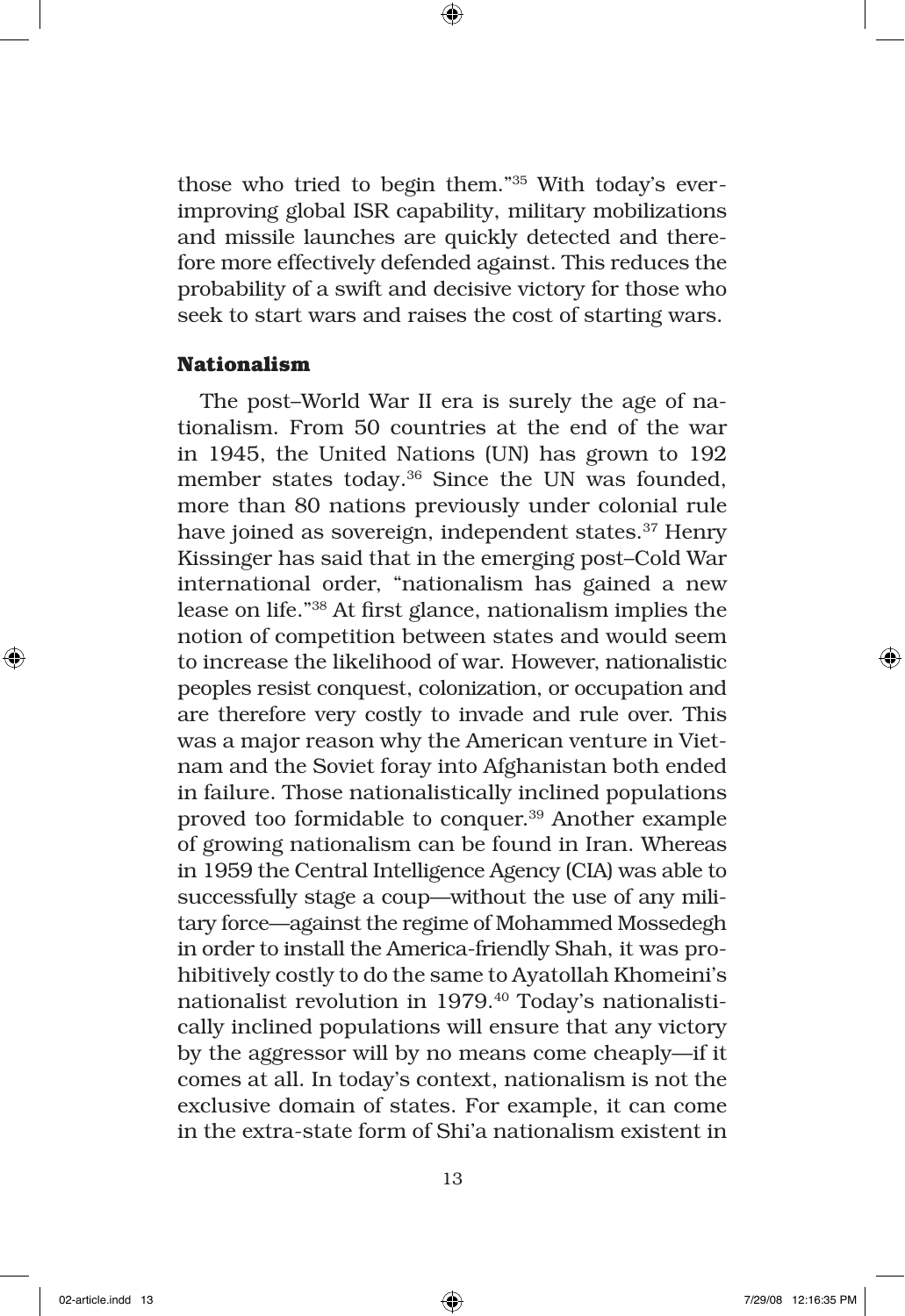both Iran and Iraq or the nonstate Islamic nationalism advocated by Osama bin Laden.

#### **Globalization and Interdependence**

The striking point about globalization today is not its spread but the accelerating rate at which it is spreading. In this age, anyone contemplating war has to consider not only the effects on those directly involved, but also those second- and third-order effects on those not directly involved. Why does a country like South Korea send aid and peacekeeping troops to far-flung Iraq and Afghanistan, countries which are seemingly geopolitically unrelated to itself? It does so because, in the era of globalization, problems such as political instability anywhere in the world can generate secondary effects anywhere in the world. The Pulitzer Prize–winning author Jared Diamond says that because of globalization, the whole world has become one interdependent "polder," a term used to describe flood-prone reclaimed land; in the Netherlands, the polder requires the cooperation of all segments of Dutch society to keep the water out.<sup>41</sup> Any problem is now the world's problem. The rich interconnectedness of today's world ensures that the destabilizing effects of war will touch not only the direct participants. Many more players will also be affected, further escalating the cost of war.

Friedman improvised on his golden arches theory in 2005 by putting forward the Dell theory of conflict prevention: "no two countries that are both part of a major global supply chain, like Dell Computer, will ever fight a war against each other as long as they are both part of the same global supply chain."42 He posits that countries woven into a global supply chain such as Dell's stand to lose much economically—and for a long time—if they go to war. Indeed, today's state of global interdependence ensures that each country's interests and well-being are enmeshed with many others'—whether intended or not. The hastening of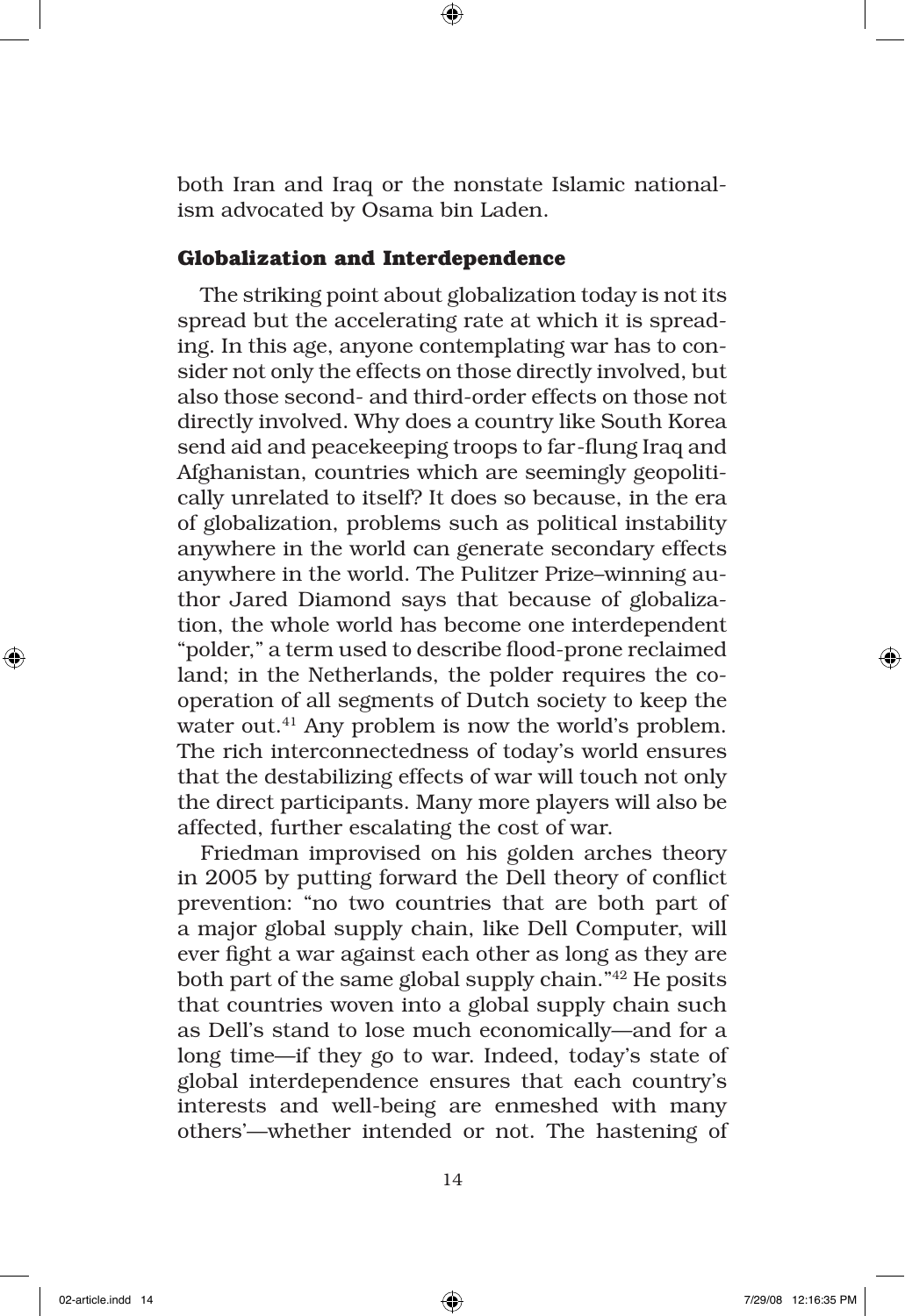globalization would be an even greater restraint on military adventurism than prosperity. Countries that enjoy the benefits of globalization have ever greater incentives not to go to war and face ever greater costs if they do go to war.

Thus even in the absence of Kant's requisite of a constitutional republican system of government, there are already other substantial factors that discourage the use of force. The need to protect wealth and to provide freedom of information for the masses, along with the rise of nationalism, globalization, and global interdependence, all make kinetic options less useable in the competition between interests in this world.

#### **Global Players**

However, the war-deterring factors discussed above do not necessarily apply to all actors. In almost a fifth of the world's territories, the people are still living on less than five dollars a day, including those in the world hotspots such as North Korea, Somalia, and Chad.<sup>43</sup> There will be countries that remain poor, enjoy no freedom of information, and resist globalization. Furthermore, the rise of combative nonstate actors such as al-Qaeda means that there exist asymmetric players who do not need to protect wealth and to whom interdependence with states does not apply. If there is to be any kinetic conflict, it would more likely involve a poor, backward nation, a nonstate actor, or both.

This point is substantiated by the record of wars that have taken place since 1945. In evaluating the status of war since World War II, Martin van Creveld in 1991 observed that the United States has been engaged in conventional wars only in Korea (1950), Lebanon (1958), Vietnam (1964–72), the Dominican Republic (1965), Cambodia (1972–75), Lebanon again (1983), and Iraq (1991). He argues that the United States is inclined to employ military force only in situations where its vital interests are not at stake.44 Van Creveld also notes that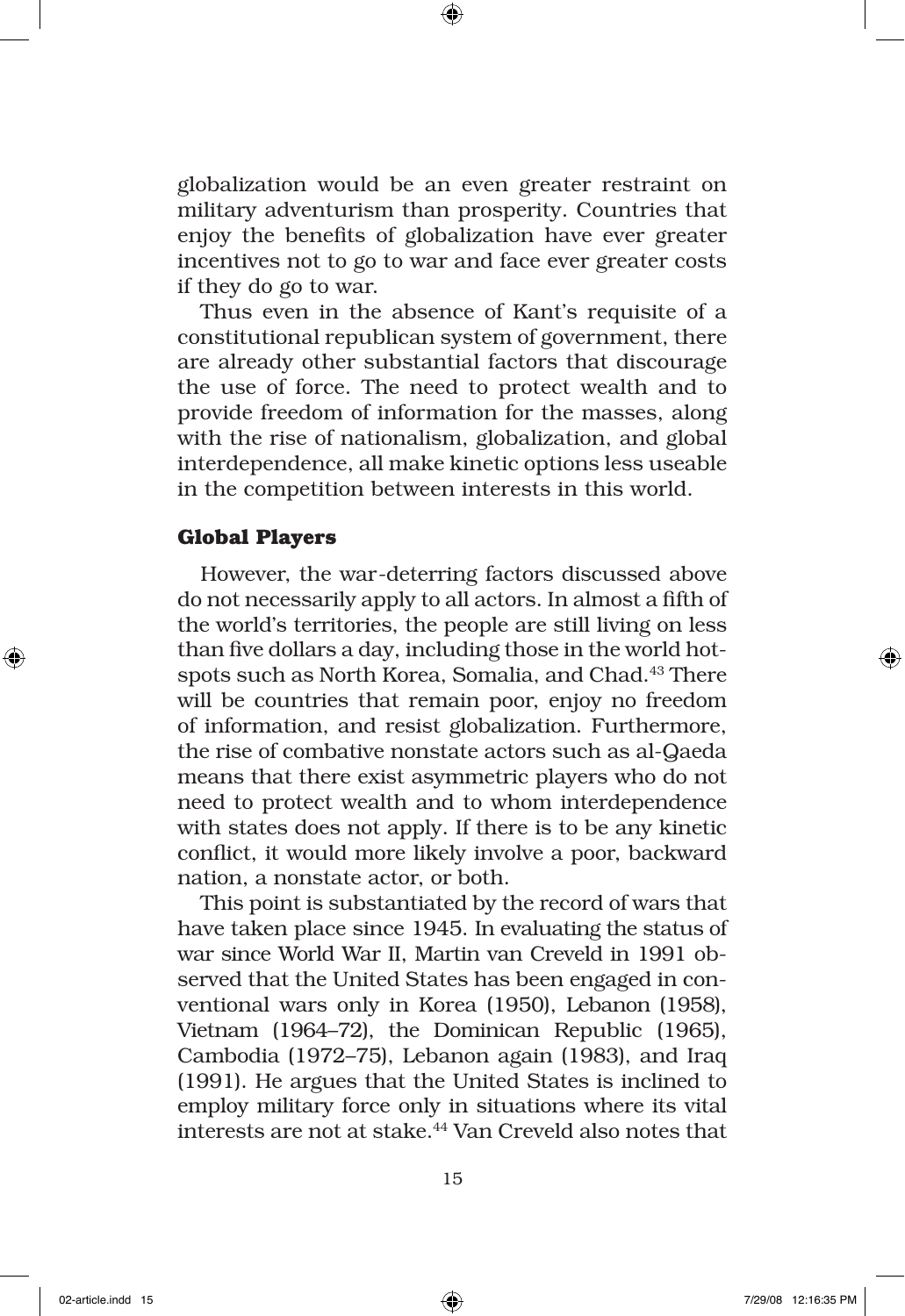almost three quarters of all military conflicts since 1945 have been "low-intensity conflicts," which he characterizes as follows: first, they tend to occur in the lessdeveloped regions of the world; second, they rarely involve regular armies on both sides; third, most of them do not rely primarily on high-technology weapons; and fourth, they are bloody and yield high death tolls.45 Van Creveld also predicts that low-intensity conflict will be the predominant warfare of the future.<sup>46</sup> Political scientist John E. Mueller focuses on what he terms the "nonwars" that have taken place since 1945, pointing out that with a single minor exception—the Soviet invasion of Hungary in 1956—there have been no wars among the 44 wealthiest countries during this time. The wars since 1945, he claims, have occurred almost entirely in the Third World.<sup>47</sup>

There are great implications for the way the world conducts business. The use of military force is no longer likely to be profitable. Any use of kinetic actions is likely to be against poor, failed states or nonstate actors. Those who initiate such actions are at a severe disadvantage because their opponents have nothing to lose. The wealth, freedom, and connectedness that ostensibly favor their owner in war become the proverbial albatross around the neck that diminishes the will to fight. When developed states fight, they contend not only with an enemy that is willing to fight, but at the same time deal with their own constituents who are less willing to do the same. Indeed the track record of leading powers in such engagements, whether van Creveld's low-intensity conflict or Hammes' fourth-generation warfare, has not been good. The United States did not win in Vietnam, Lebanon, and Somalia; France lost in Algeria and Vietnam; and the Soviet Union had to pull out of Afghanistan.<sup>48</sup> The current global war on terrorism fits exactly into this mold: the developed world in conflict with a nonstate actor that tends to operate in weak and failing states.

Since kinetic methods are not preferred in the developed world and are deficient against poor, failed states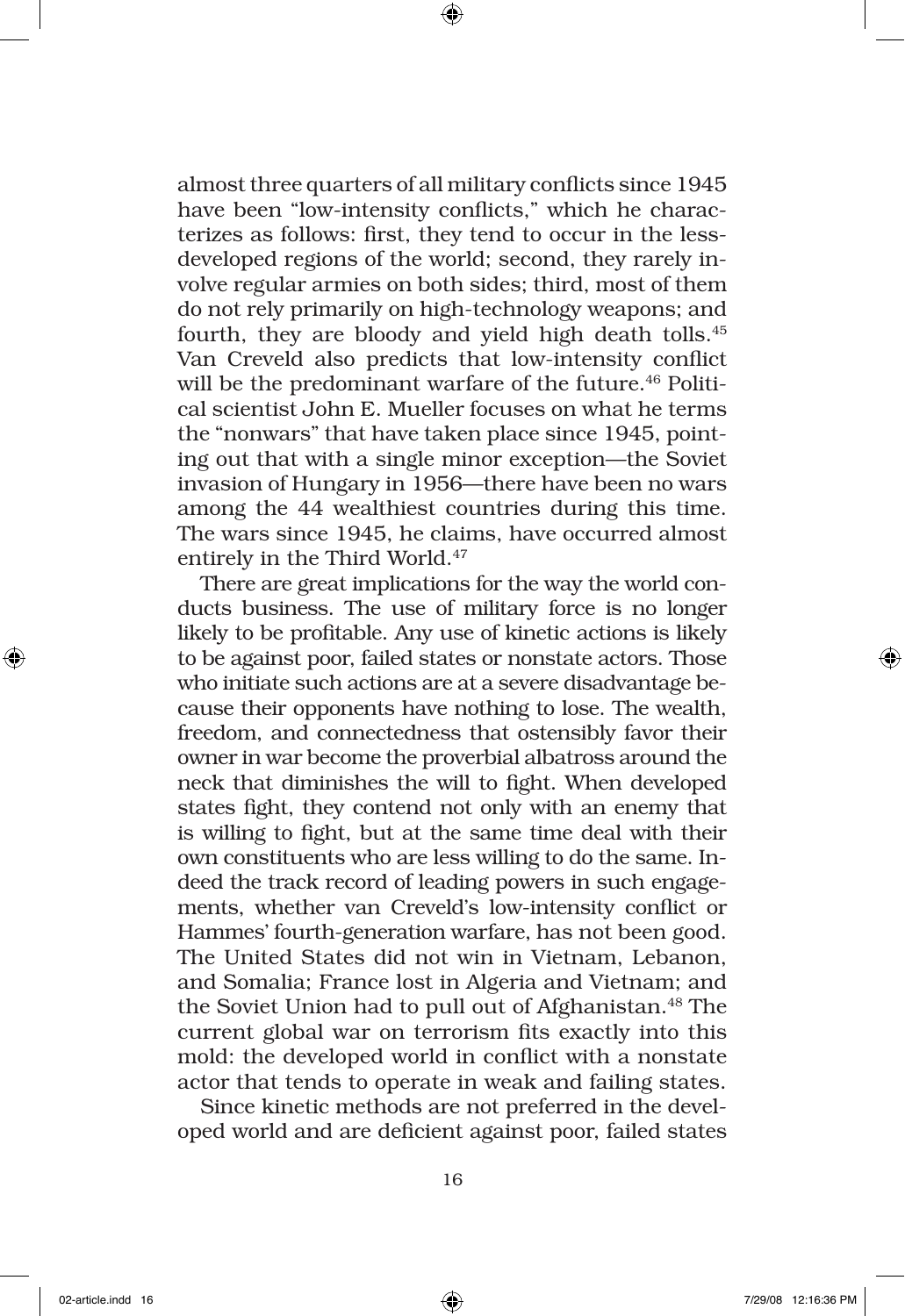and nonstate actors, we must now look to nonkinetic means to secure interests, defend the homeland, and project power. However, I am not suggesting that kinetic methods are of absolutely no use against poor, failed states and nonstate actors. Rather, the indicators point to the notion that fewer kinetic operations may be better than more. Increasingly, the global actors of today and tomorrow need to look to the nonkinetic domain to serve their ends.

# **The Nonkinetic Domain: Soft Power and Then Some**

The nonkinetic domain is wide ranging and far reaching. It consists of the diplomatic, information, and economic instruments of power, as well as the nonkinetic elements of the military instrument. Harvard dean Joseph Nye first coined the term *soft power* in 1990 as the "ability to get what you want through attraction rather than coercion or payments."49 Three sources of soft power exist: culture, political values, and foreign policy.50 For example, Spain's military presence in postwar Iraq is a way to boost its diplomatic profile and international reputation in the eyes of the world. Terrorism in particular, Nye says, depends crucially on soft power for its ultimate victory because it depends on its ability to attract support from the masses.<sup>51</sup> However, the nonkinetic domain is more than just soft power. Military deterrence and economic sanctions are examples of hard power in this domain that do not operate on the basis of attraction. They can be as effective as soft power methods in producing desired outcomes. Nye acknowledges that the key to success today and in the future is having the right combination of hard and soft power.<sup>52</sup>

Perhaps the Chinese military already has a grasp of the nonkinetic domain. In 2002 two senior colonels of the People's Liberation Army, Qiao Liang and Wang Xiangsui, published a book called *Unrestricted Warfare*. 53 Though captivated by the American-led coalition's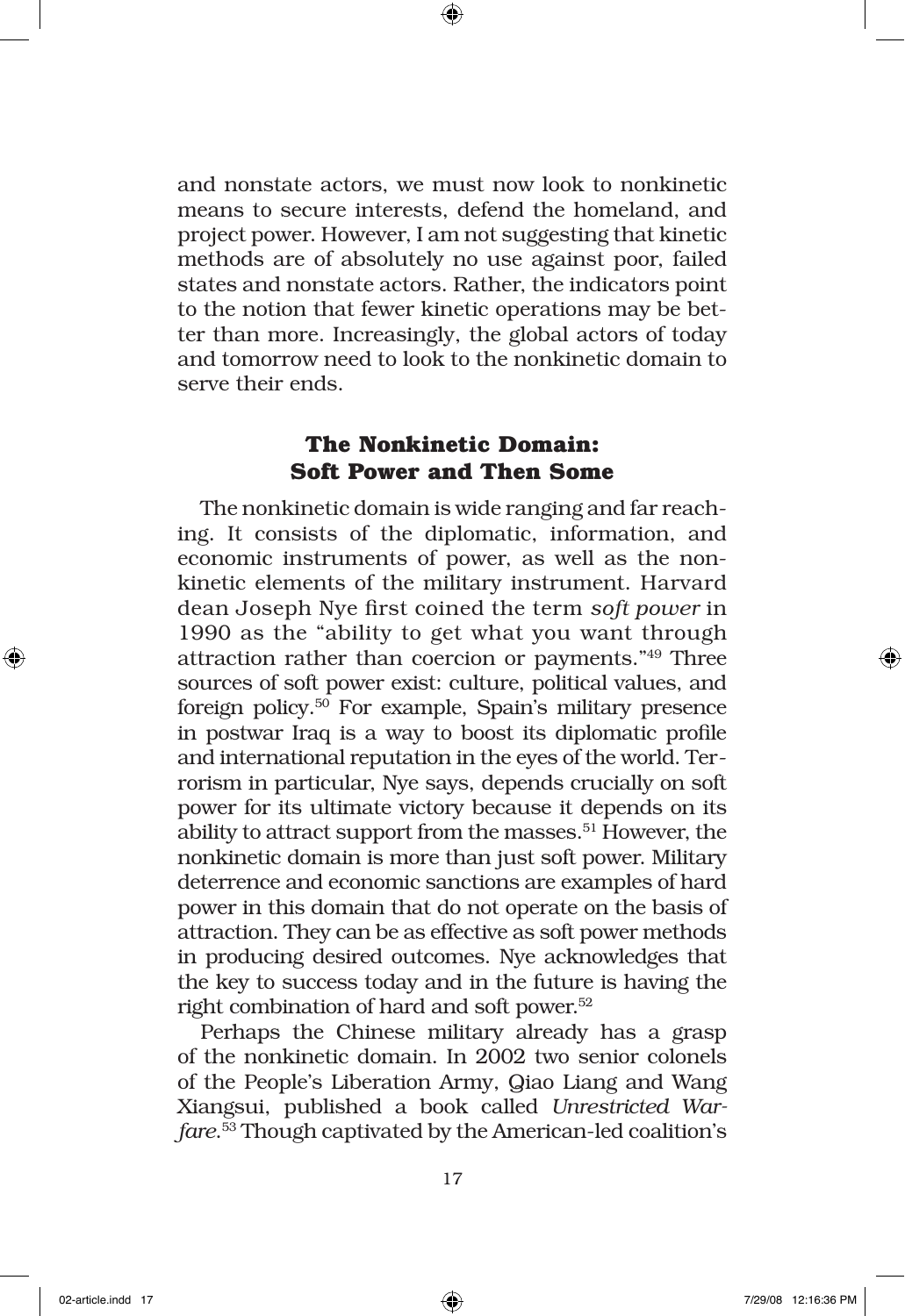awesome victory in the first Gulf War, the colonels are unconvinced that abundant wealth and cuttingedge technology alone will tip the scales in war. $54$ They suggest that, in the age of globalization and advanced technology, war has become indistinguishable from peace, combatants from noncombatants.55 They see an expanded domain of security and conflict that includes "politics, economics, material resources, nationalities, religion, culture, networks, geography, environment, and outer space, etc."56 Foreseeing a new methodology of future war, Qiao and Wang suggest a combination of no fewer than 24 methods of operation to wage war against the enemy.<sup>57</sup> They claim that "it is becoming obsolete to automatically consider military action the dominant means and other means supporting means in war."58 Against a backdrop of globalization where the distinctions between combatants and noncombatants and between war and the lack thereof are virtually nonexistent, they regard unrestricted warfare, literally translated "no-limit war" (my translation), as the key to conducting warfare.59

In the midst of the ongoing information revolution, the information instrument of power deserves to be singled out as a rising and already-major element of nonkinetic warfare. However, there seems to be much confusion about this instrument. Certain students of warfare take information operations (IO) to include the entire domain of nonkinetic operations.60 Others consider IO too narrowly based on the DOD-defined "core capabilities of electronic warfare, computer network operations, psychological operations, military deception and operations security."61 Therefore, before proceeding with any further discussion on the use of information as an instrument of power, some clarification is in order.

Darley provides what is probably a more comprehensive description of IO as "a specific purpose and emphasis within an overall plan of action."62 However, this description is about information at the operational level, which cannot be the be-all and end-all of the infor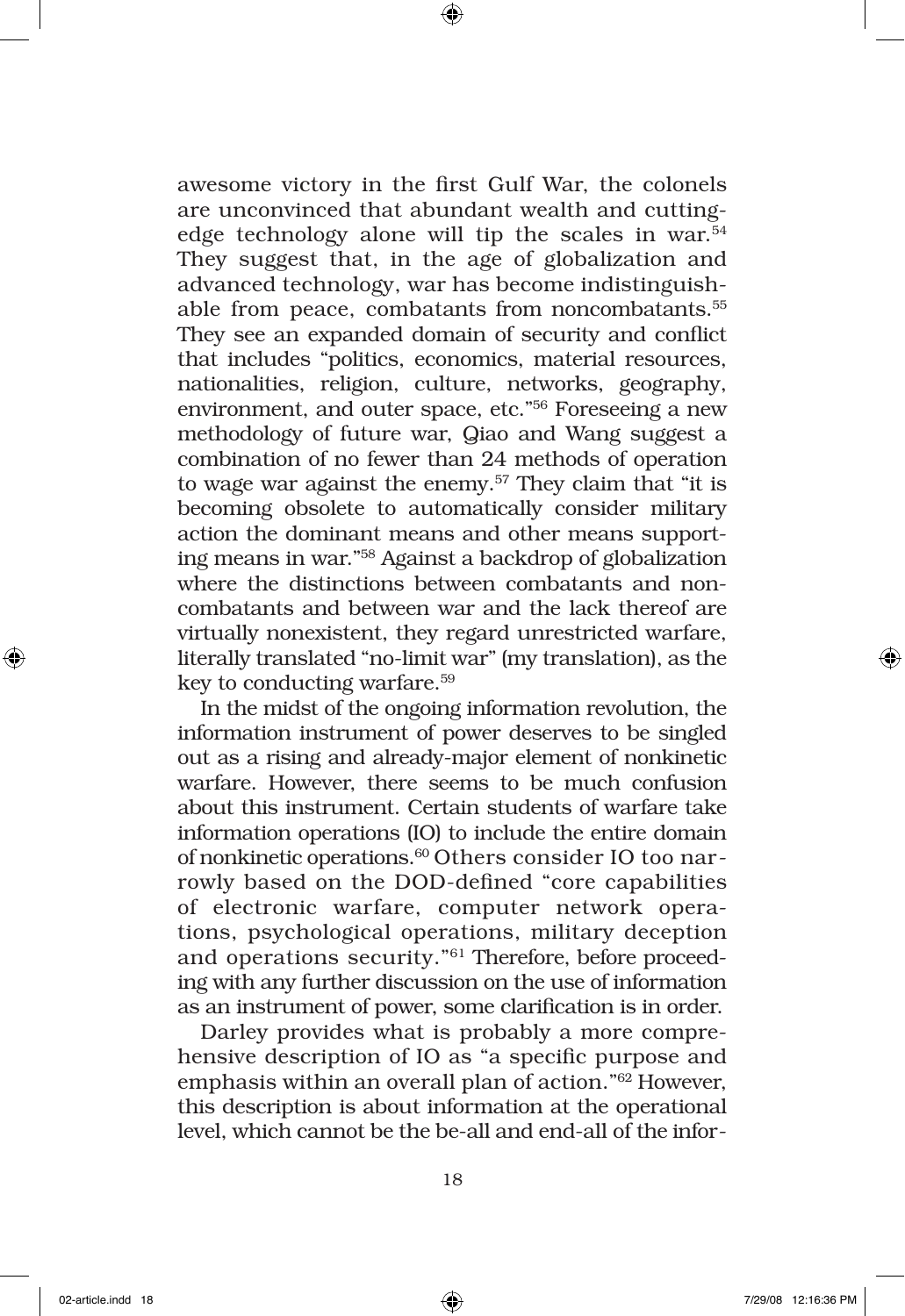mation instrument. The operational level serves strategy; accordingly, IO serves a strategic level of the information domain. While operational art is the expression of strategy in the military realm, in the information realm IO ought to be the expression of information strategy. IO is about the means of acting out and communicating the message; information strategy is the message itself.

Arquilla and Ronfeldt attribute information strategy to two poles: technological, pertaining to cyberspace affairs; and ideas, pertaining to the harnessing and expression of soft power.<sup>63</sup> However, this paper posits that the technological realm is tied to the means of propagating the message and therefore ought to reside at the operational level; the other pole, ideational, correctly belongs to the strategic level of the information domain. Arquilla and Ronfeldt introduce the concept of the *noosphere*, the realm of the mind, and the term *noopolitik*, the politics based on ethics and ideas.<sup>64</sup> With knowledge fast becoming an ever stronger source of power, what may matter most in the information age is the "story" being told. In this era, instead of the one whose military wins, victory may go to the side whose message wins.<sup>65</sup>

Another prominent feature of the information age is the massive volume of information being exchanged and inundating the consumer. What is actually consumed among the mass of transmitted information depends on the information-filtration process of the individual. Whether information is received, believed, ignored, or distrusted depends on the standing of the sender in the eyes of the beholder.<sup>66</sup> Reputation and *credibility* will be the watchwords of power in the information age. In addition to a convincing story, the status of its teller will be important. A convincing story with an unconvincing teller will not convince. Neither will a compelling teller with an uncompelling story compel. The reputation and credibility factor relates closely to the diplomatic instrument of power. An actor's standing in the eyes of the global community,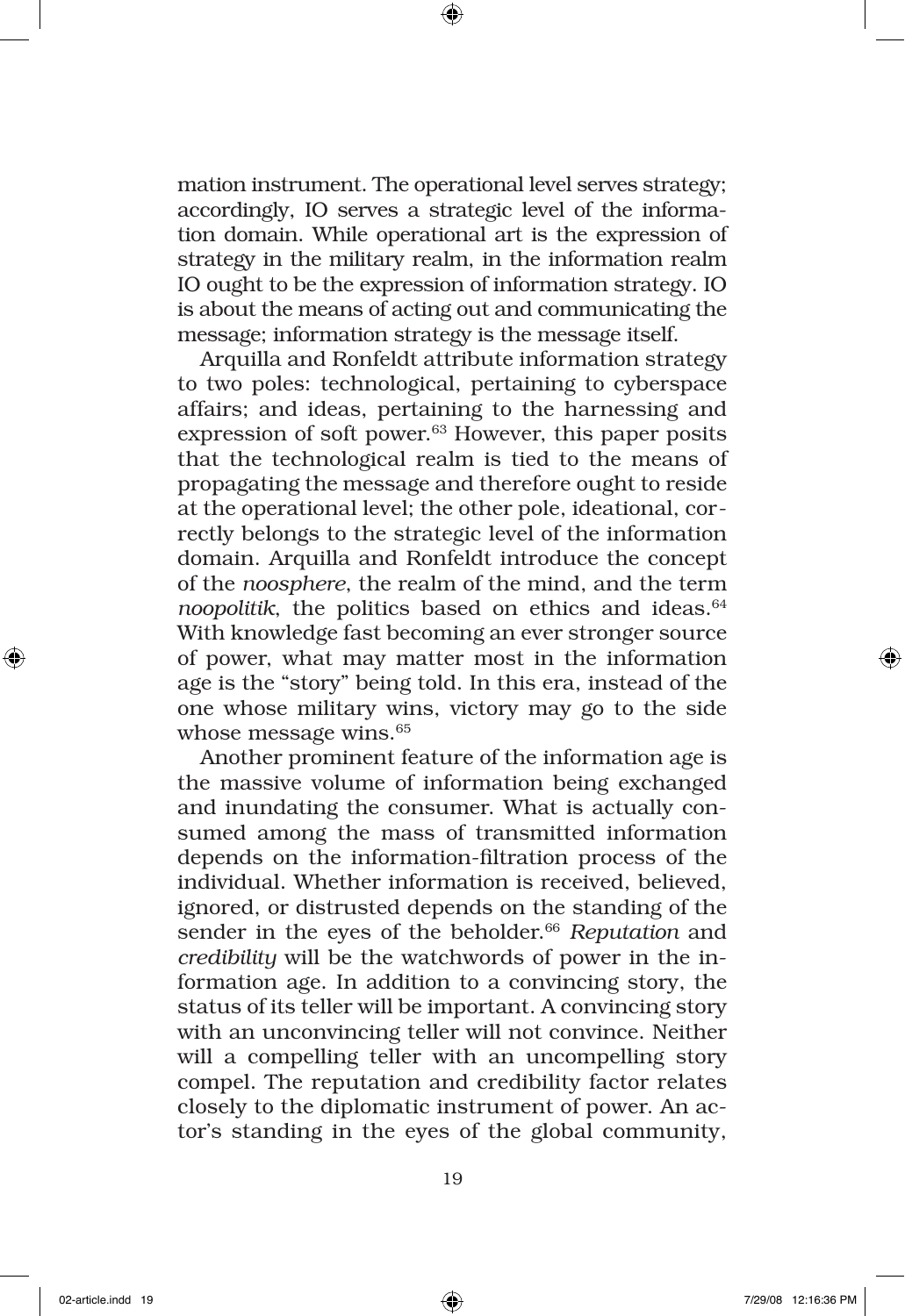augmented by the relations it keeps, will determine its success in having its message accepted.

The diplomatic instrument of power becomes ever more important in a globalizing world. The conflicts, problems, and security threats of today and tomorrow possess a transnational nature and exist in global proportions. Empowered by globalization, their purveyors are stateless, agile, and networked.67 It is no longer sufficient to address them by national means alone; unilateralism will be less effective in a context of globalization. Solutions will increasingly be found in regional and global mechanisms of cooperation and coordination.68 As such, diplomatic avenues will more and more be central to policy. The same applies to the pursuit of interests and the perpetuation of desired values. Kissinger, referring to the United States, wrote that the test of history will be whether it can turn its predominant power into international consensus and its own principles into widely accepted international norms.<sup>69</sup>

While the kinetic domain is less relevant today, the military instrument of power maintains a considerable role. Even in the nonkinetic domain, the military remains relevant. Its most prominent nonkinetic trait is the ability to deter without the kinetic application of force. A senior statesman, discussing the importance of American military presence to the peace and stability of the Asia-Pacific region, remarked that a military need not be physically used in order to be useful—its mere presence makes a difference.70 Even if it is not used, it is at the back of leaders' minds and foremost in their calculations. Military power will always play a background role regardless of whether or not it is put to action. A skillful user can wield it effectively without having to bring it to bear on anyone.

The military is more than just an instrument to apply or demonstrate force. Its deployability and rapid response make it the best tool for projecting goodwill—supporting humanitarian aid, disaster relief, and reconstruction. Humanitarian aid and disaster relief efforts in Indonesia after the 2004 tsunami and in earthquake-ravaged Paki-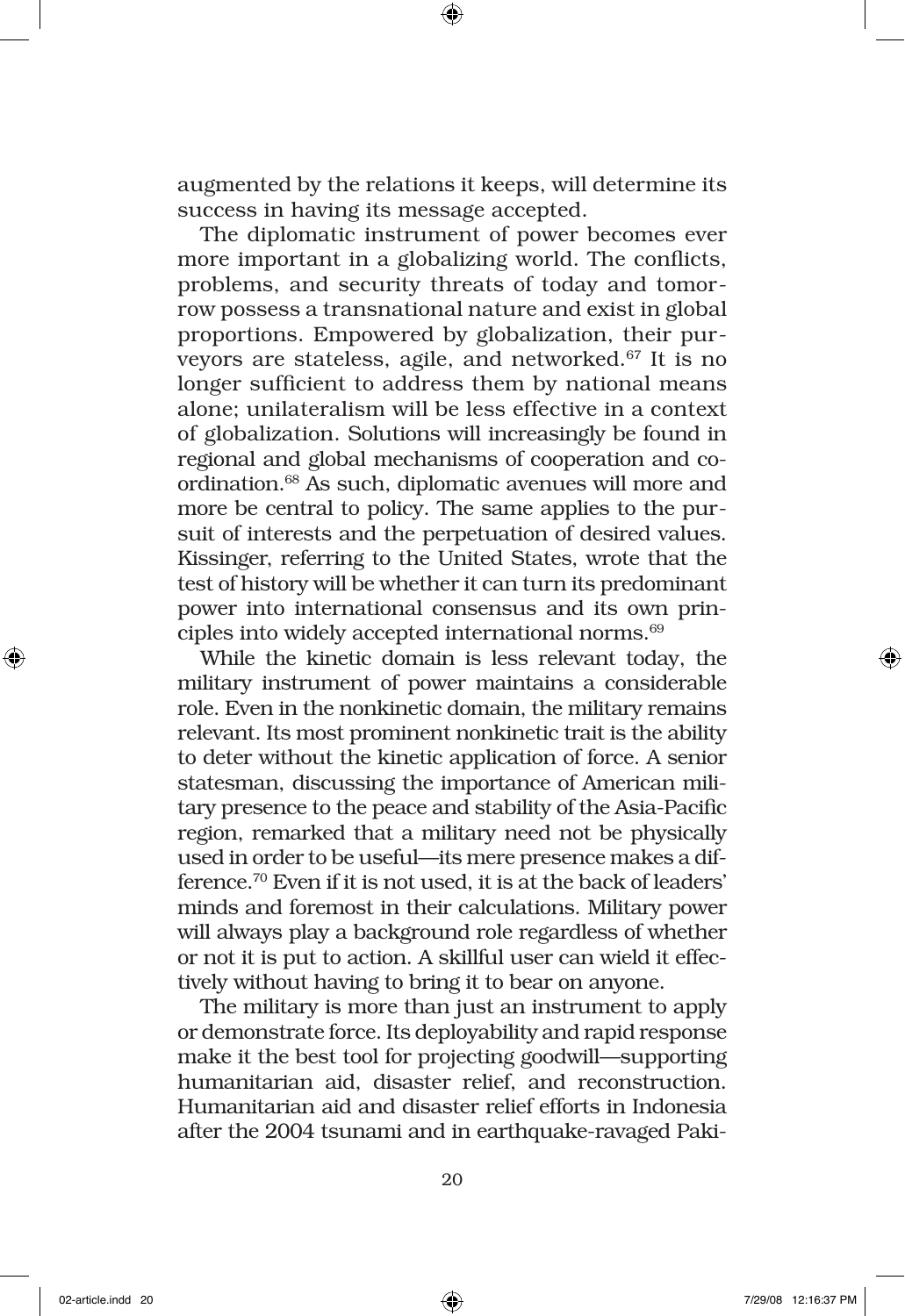stan improved public opinion of the United States and its war on terror in those countries.<sup>71</sup> The ability of the military to react quickly and deploy far was crucial in getting timely aid to those regions. At times, getting aid to where it is needed is a race between adversaries. When the usually violent Mahdi Army of the Shiite cleric Moqtada al-Sadr was able to get assistance to victims of a sectarian attack before the Iraqi government and US troops, al-Sadr claimed the soft power that was up for grabs.<sup>72</sup> In most crisis situations, the military remains the most responsive and well-equipped agency to take action.

## **Taking a Leaf from the Last Long War**

In 1979 Pope John Paul II visited his home country of Poland. Formerly Karol Wojtyla, he was the first non-Italian pope in 455 years, and perhaps more bizarrely, the leader of world Catholicism was a citizen from a socialist, atheist state. Gaddis writes that on the day of 2 June 1979, John Paul II "began the process by which communism in Poland—and ultimately everywhere else in Europe—would come to an end."73 Clearly, Soviet dictator Josef Stalin underestimated the nonkinetic potential of a pope such as John Paul II when he disparagingly asked of the pope, "How many divisions has *he* got?"74

The popular perception was that, even though the two protagonists of the Cold War fought numerous wars with the other's proxies, they never engaged in a direct military confrontation. Gaddis asserts that there indeed was one instance of such a confrontation during the Cold War. Soviet fighters flown by Soviet pilots in the Korean War did exchange fire with American fighters. However, not only did the two superpowers consider nuclear war to be too catastrophic to start, conventional skirmishes in the air over a third country were deemed too dangerous to be made known. The Soviets and the United States agreed to cover up the fact that a kinetic encounter ever took place in the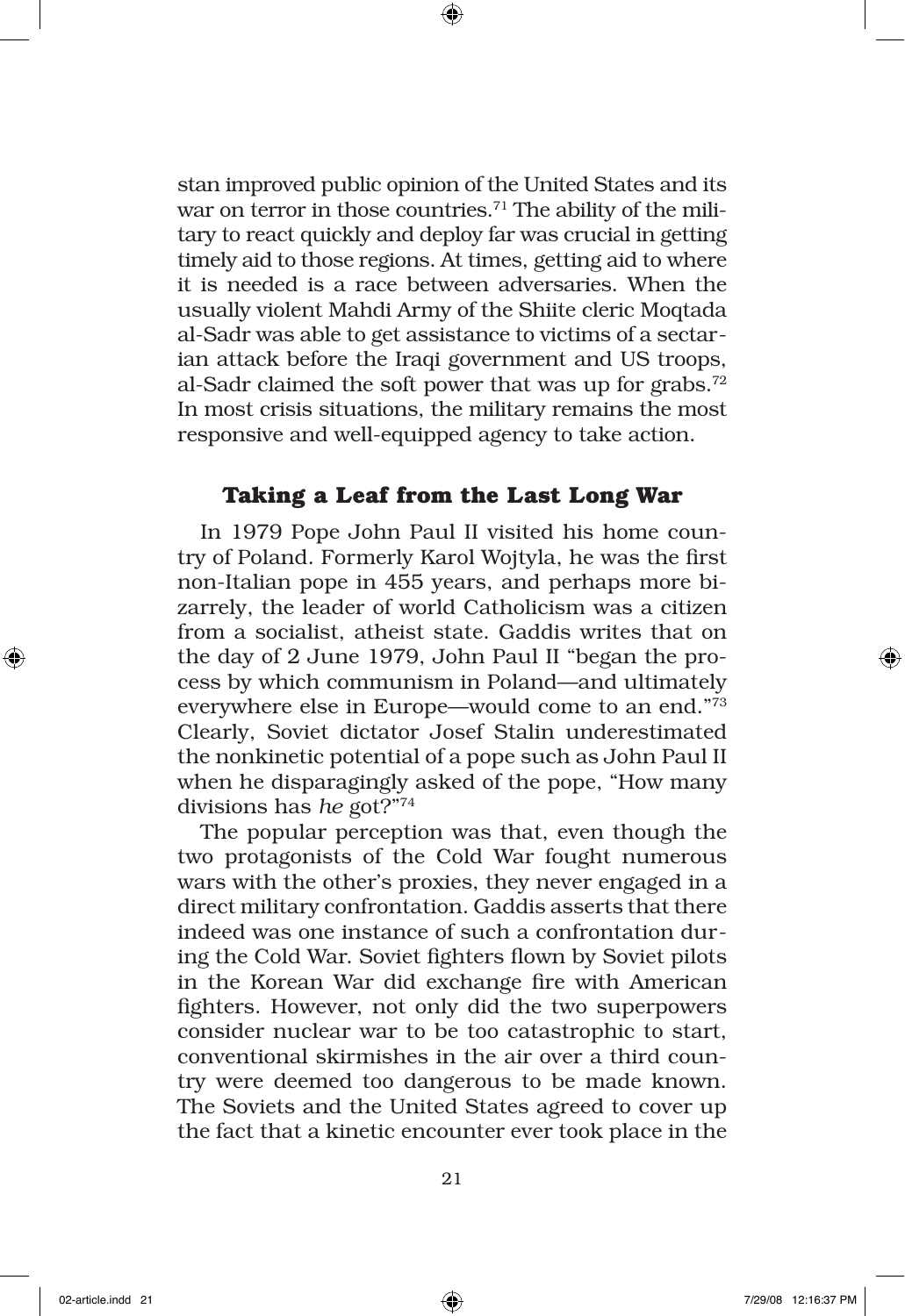skies over the Korean peninsula.75 With both sides not willing to allow even a smidgen of kinetic exchange to exist in the public perception, one could, at that point, surmise that full-scale war between them was not likely—and one would be right. For the next 40 years, the two superpowers of the Cold War were content to slug it out in the nonkinetic realm until an outright victor was declared.

With both powers unwilling to fight, what was it that won the war for America? Though it remains unresolved whether the end of the Cold War signified the "end of history," Francis Fukuyama's claim that Western liberalism won an ideological victory over communism does aptly describe the war of ideas between the United States and the Soviet Union.76 According to Fukuyama, the decline of totalitarian communism in the Eastern European states, China, and finally the Soviet Union left Western liberalism with no competitors in the ideological realm.77 Fukuyama goes on to predict that this will lead to "the diminution of the likelihood of large-scale conflict between states."78 Kissinger thinks the victory was won not only in the ideological realm but also on the diplomatic front. Soviet Russia would have been much stronger had the United States not protected its alliances and rebuilt democracies.79 Yet another major factor was the weakness and vulnerability of the inflexible Soviet command economy, which the last Soviet leader Mikhail Gorbachev tried in vain to reform.80 Overall, the primary instruments of power involved in the defeat of Soviet communism were the diplomatic, informational, and economic ones.

What then of the military role in this victory? Doubtlessly, the military instrument was applied kinetically, but this was done in support of the grand strategy of containment. When it came to direct confrontation with the Soviet Union, the American military played a largely supporting, nonkinetic, and indirect role. It supported the economic instrument of power through an expensive arms race that the Soviet economy was not able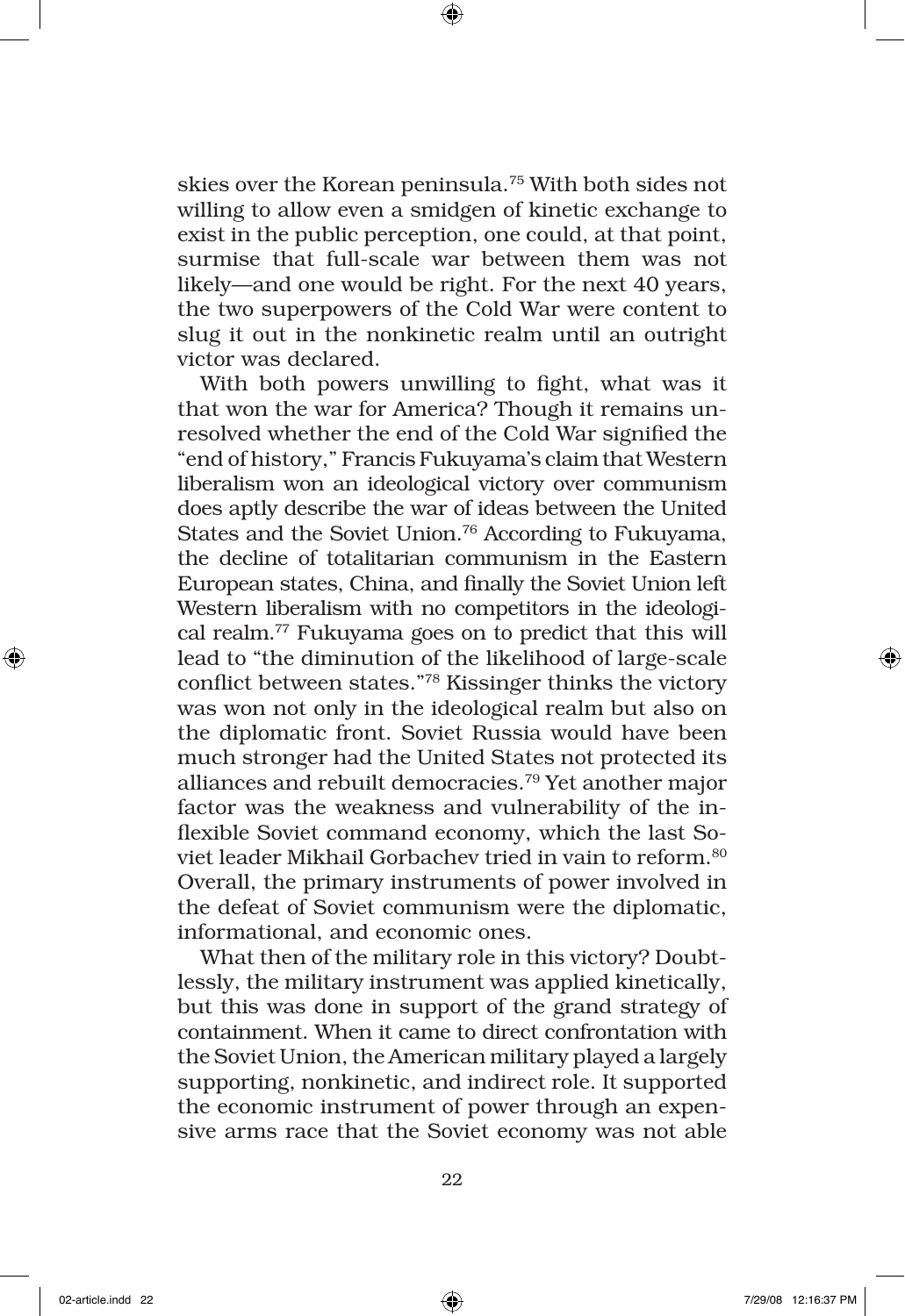to finance.<sup>81</sup> Its nuclear arsenal kept the Soviet's missiles at bay through deterrence. The American military instrument also supported the diplomatic instrument by offering nuclear protection to its European allies, thus keeping the anticommunist coalition together.<sup>82</sup> The long Cold War was clearly won in the nonkinetic domain, but though there was no overt use of force, the military instrument had no small role in this war.

Looking back, Gaddis points out that the Cold War was the point in history at which military strength ceased to be the defining characteristic of power.83 The rapid progression of technology combined with a philosophy of caution in the face of apocalyptic nuclear destruction caused the nature of power to shift. In the intervening years between the end of World War II and the end of the Cold War, the power and means of survival of states transformed to much more than just the capacity to fight and win wars.<sup>84</sup> The Cold War showed in practice what the four global trends mentioned above show in theory: war is a lesser option in power projection today than it used to be. Even so, the Cold War also showed that the military instrument of power is by no means less crucial.

# **Implications and Recommendations for States and their Armed Forces**

If the nature of power is shifting from kinetic to nonkinetic, there will be implications for the armed forces of today and the ways they transform for the future. By no means does this shift in the nature of power suggest that the kinetic domain is no longer relevant. In order for the military to be effective at all, the potential for causing devastating kinetic effects must exist. Even in the event kinetic capabilities are not used, military presence must be seen as credible in order to have any effect on the enemy. Thus the military's kinetic potential is a primary requisite that must be fulfilled before nonkinetic possibilities can be explored.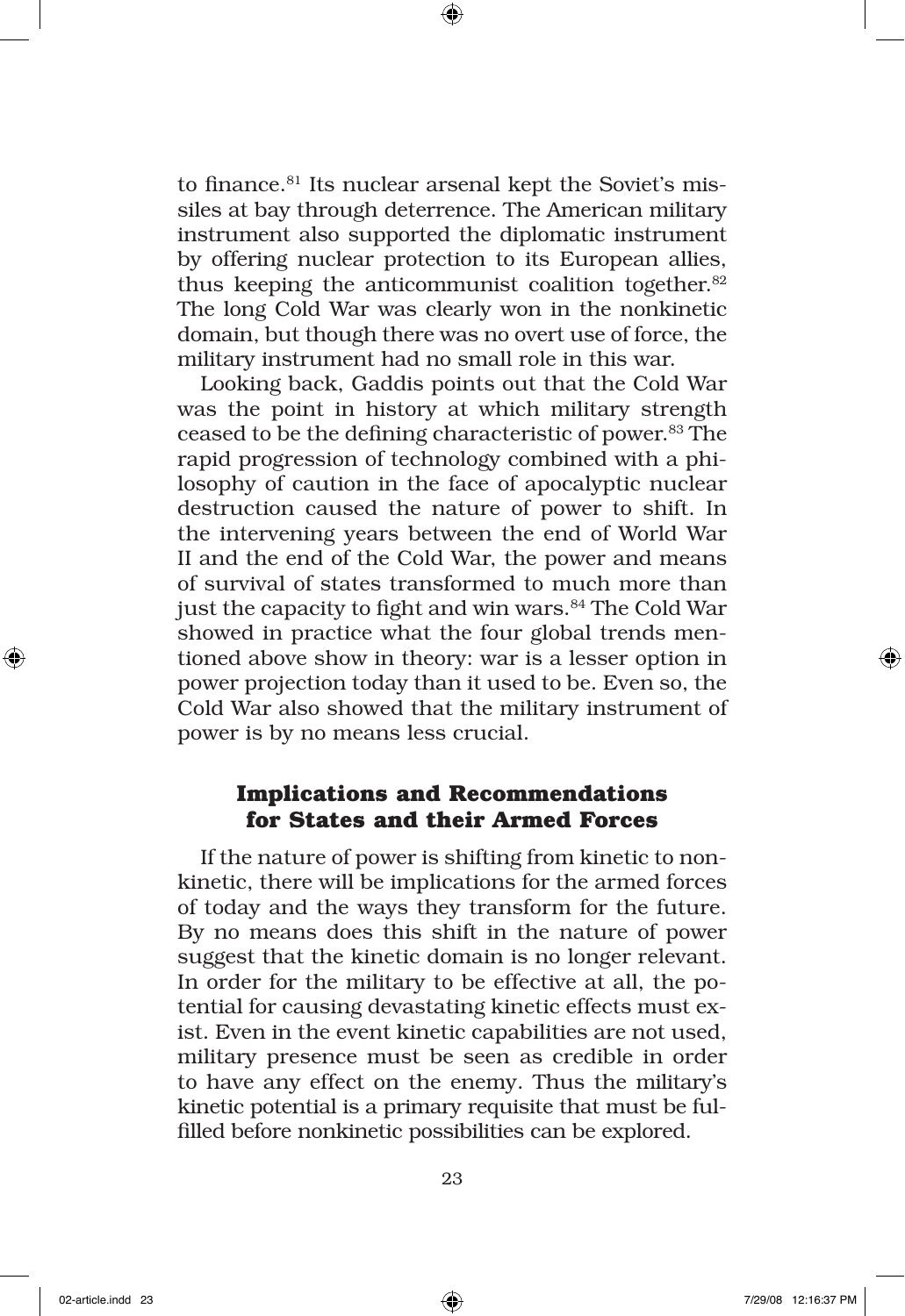Few recommendations have addressed military transformation in the nonkinetic realm, but indications are that the military-intellectual community is coming around to the notion. William E. Odom's piece in 1997 was entirely about kinetic power, discussing military force structures.85 In 2002 then-Secretary of Defense Donald Rumsfeld wrote that modern wars will increasingly require all elements of national power.<sup>86</sup> However, he stopped short of providing concrete suggestions on how the nonmilitary elements of power should be harnessed. Max Boot's ideas for transformation in 2005 contained nonkinetic elements such as human intelligence, media management, and nation building, together with other kinetic capabilities such as emphasizing irregular operations, increasing ground troop levels, and recruiting foreign fighters.<sup>87</sup>

Three recommendations are in order. The first is an interagency approach to projecting military power. While US security policy at the grand strategic level is coordinated by the National Security Council (NSC), there is not a similar interagency organization at the military-strategic level and below to translate and implement grand strategy in a coherent manner. The NSC is primarily an advisory unit whose design is multiagency—its non–White House members include the secretaries of state, defense, and treasury; chairman of the Joint Chiefs of Staff; and the director of national intelligence.<sup>88</sup> The assistant to the president for economic policy, attorney general, director of the office of management and budget, and the heads of other executive departments and agencies are invited to attend meetings when required.<sup>89</sup> Such an interagency model is essential to combining the other nonkinetic instruments of power with the military instrument. The Department of Homeland Security is such an entity, coordinating with myriad agencies including the NSC for the purpose of homeland defense.<sup>90</sup>

There are three possible approaches to an interagency model for military power projection. The first is to set up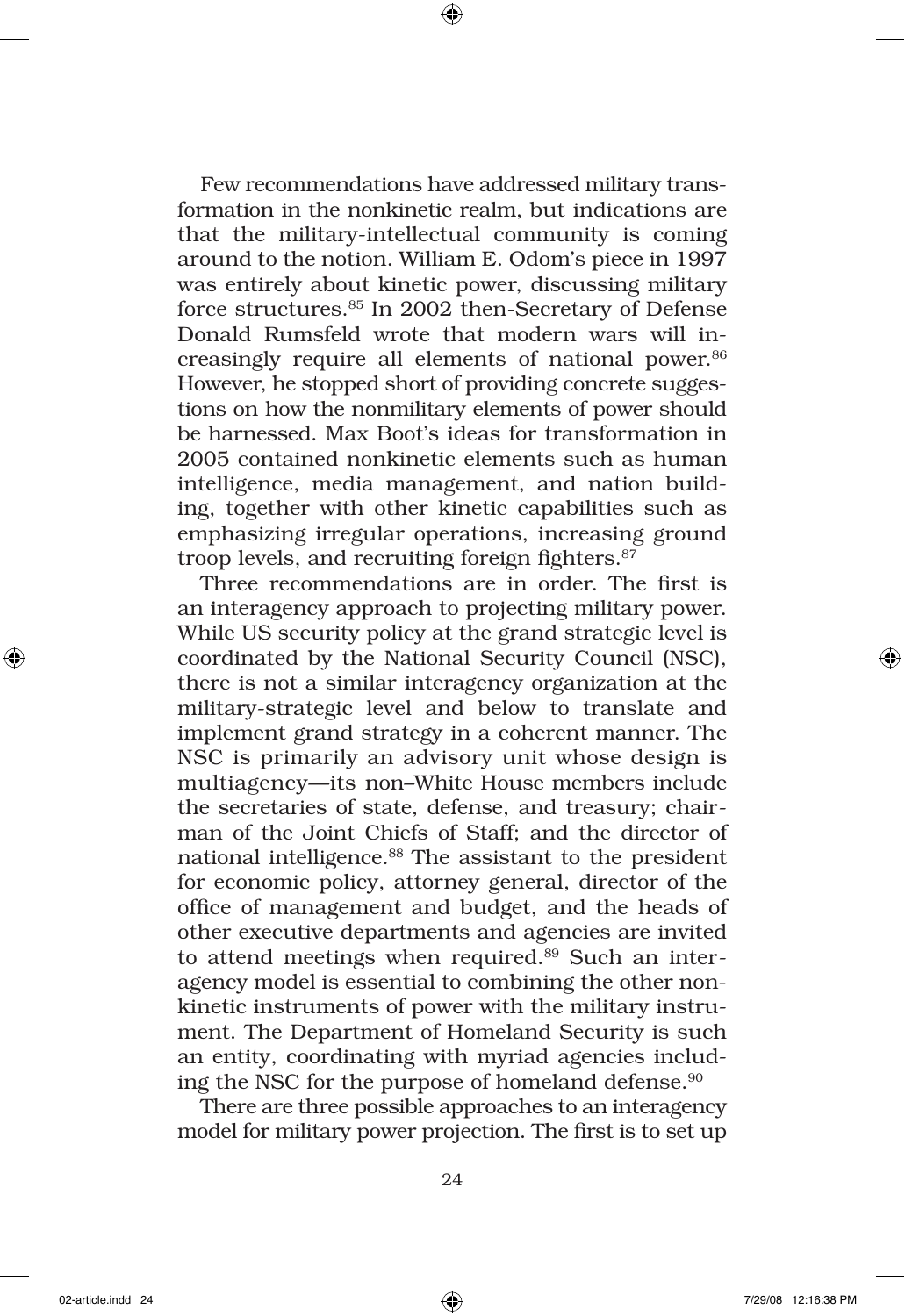an entirely new interagency security-coordination organization—staffed by members of all relevant agencies which would be empowered to coordinate and direct interagency operations outside the homeland. A second possibility is to inject interagency officials into the military planning staffs at various levels in order to add the required nonkinetic element to military operations. The third is to establish military offices within relevant government agencies to act as liaisons and lend the military access to the other nonkinetic instruments of power. Irrespective of the approach, the critical factor underlying the interagency idea is the interagency mind-set to projecting power and answering challenges. Leaders of military and nonmilitary agencies have to develop the correct mentality for interagency processes and structures. This is a significant leap from present conventional wisdom and, therefore, would probably prove to be the greatest stumbling block to success. A gradual, phased-in approach is likely to be most practical.

The second recommendation is to assign a diplomatic role to the military. An organization that sees much action away from home, the military would not be out of place in this role. In fact, it is an undeniable responsibility for any agency operating outside the homeland. US regional combatant commanders already play a growing diplomatic role through activities such as hosting regional conferences on defense issues, providing training for friendly foreign militaries, and engaging foreign politicians in diplomatic dialogue.91 Military-to-military relations provide additional and alternative diplomatic channels. Such channels are especially influential in countries where the military either holds sway over the civilian government or controls absolute power in the country, such as Myanmar, Pakistan, Thailand, and Turkey. The military diplomatic channel can be a surrogate means of bilateral contact when formal diplomatic relations turn frosty or break down altogether. Finally, the military can be a good way to express goodwill in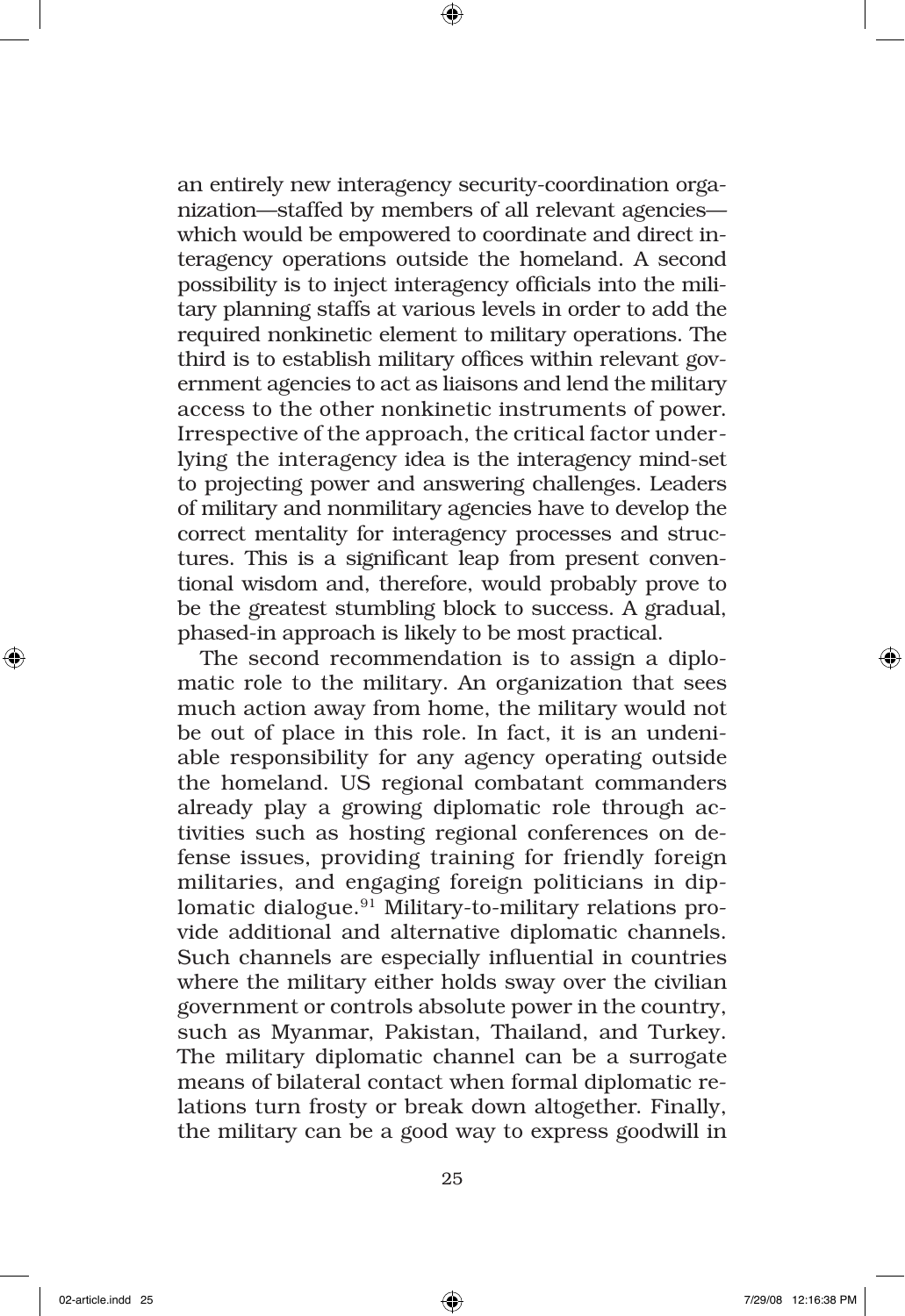the forms of humanitarian and military aid, as well as to forge people-to-people relations through the bilateral or multilateral conduct of military exercises. Such relations increase diplomatic understanding and goodwill and are a source of soft power. Military leaders at all levels must be highly conscious of the diplomatic implications of military activities overseas. They ought to factor them into their calculations in order to fully exploit the diplomatic potential and at the same time avoid the possible diplomatic pitfalls.

The third recommendation is to develop a coherent information strategy, essential to synchronizing actions at all levels of both government and the military. Arquilla and Ronfeldt suggest that decision makers ought to be "thinking about information strategy earlier, and more often," thereby precluding the ineffective or inappropriate early use of other policy instruments.92 Furthermore, armed forces for the information age must embrace the information realm, understand the information strategy, and be equipped to carry out the strategy. Troops will be required to be not only information conscious but also information savvy. In the information realm, even the individual soldier, sailor, or Airman can cause strategic effects—recall Abu Ghraib. To ensure that actions at all levels of operations are in accordance with the information strategy, a certain degree of indoctrination—equivalent to training and equipping troops to fight in the information realm—may be necessary. Each individual needs to be confident and possess sufficient conviction such that his or her words and actions become an expression of the message. The question of whether the job of indoctrination belongs to the commanders or a bespoke information corps is minuscule compared to the magnitude of the task. This issue will require much more discussion than this paper can provide if militaries are to pursue this end.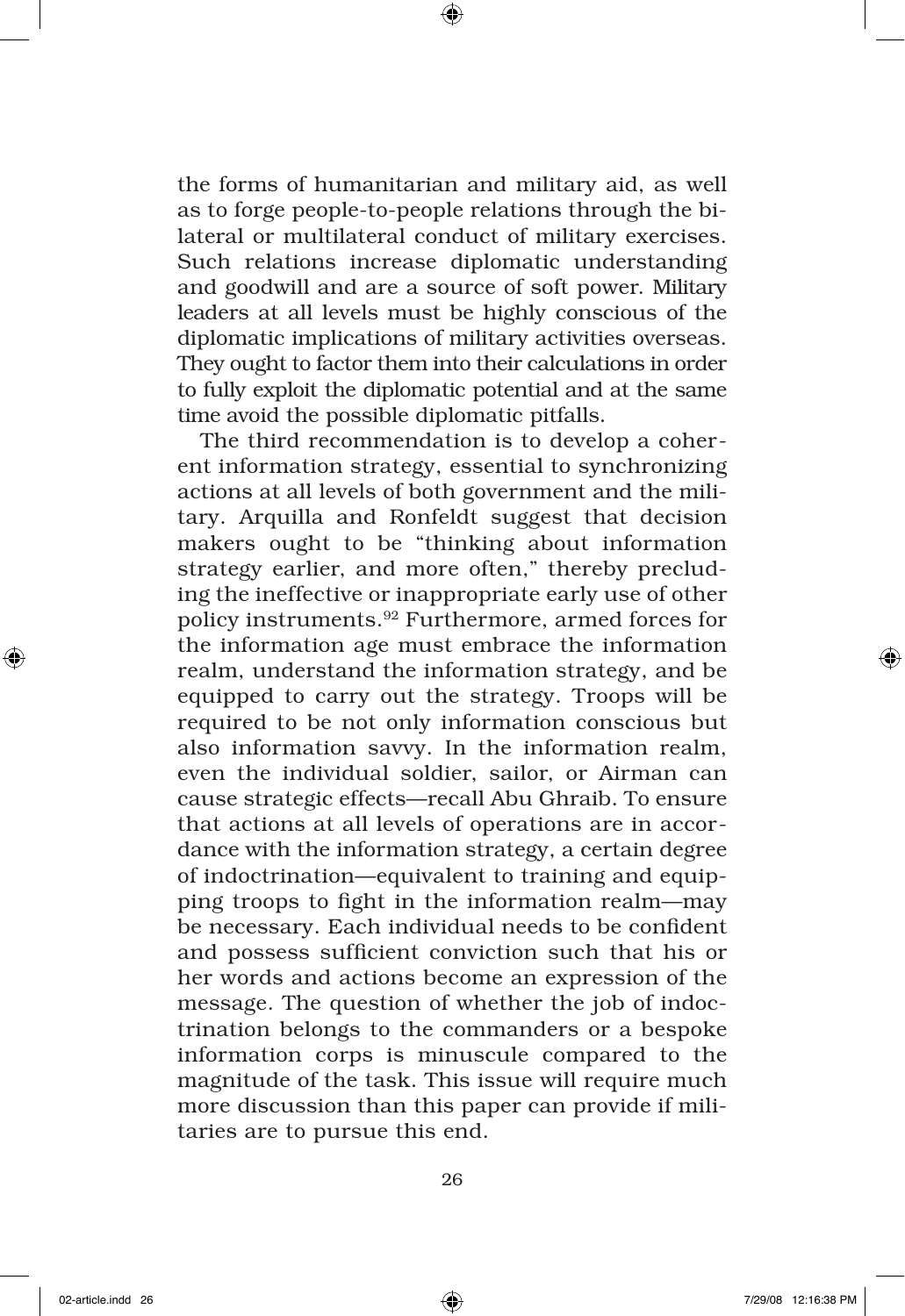## **Conclusion**

At this point, it is worth emphasizing that this paper does not suggest that the kinetic approach is no longer relevant. Neither does it propose that a strong kinetic military capability is of no use. It does point out that power consists of kinetic as well as nonkinetic elements. Furthermore, at this point in history, nonkinetic elements are becoming increasingly important, while conditions are becoming progressively less favorable for the use of kinetic options. Strength in the kinetic domain remains a necessary but insufficient condition for a successful modern military. The cultivation and strengthening of a nonkinetic aspect to its power will increase the military's relevance in today's context. At the same time, global trends point to the military acting more in a supporting role to the other instruments of power and less as the primary instrument.

Unfortunately, nonkinetic methods are underrated, especially in the military. Compared to kinetic methods, their consequences tend to be indirect and therefore sometimes do not produce immediately observable effects. Kinetic methods and their intended effects are much easier to grasp because they create direct, immediately perceivable effects. On the other hand, nonkinetic means tend to take longer to achieve their ends and therefore easily fall into disfavor. This is particularly true in democratic societies where impatient electorates demand quick results and governments strategize in four- to five-year time frames according to their electoral cycle. Moreover, the indirect nature of nonkinetic methods makes them harder to grasp and the effects harder to attribute. The challenge for modern militaries is to come up with the long-term solutions to achieve eventual victory and yet provide sufficient short- to medium-term successes to satisfy the government and the people in the intermediate. The temptation is to provide all the short-term answers at the expense of the long-term response—a dangerous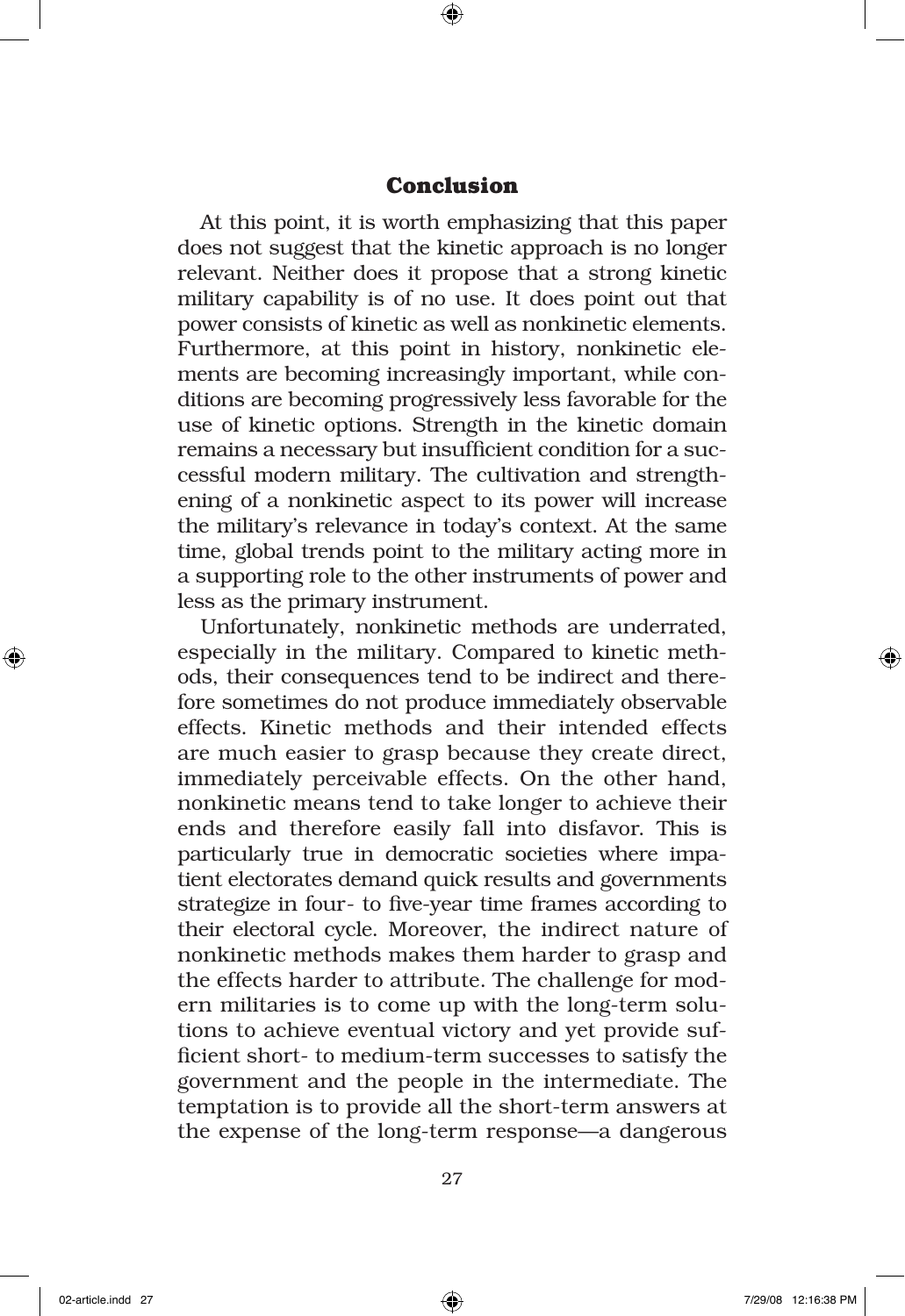recipe. A greater grasp of the nonkinetic domain of warfare and conflict is essential if leaders are to find the correct combination of kinetic and nonkinetic elements in their strategy.

#### **Notes**

(All notes appear in shortened form. Complete citations are in the bibliography.)

1. Sun Tzu, *The Art of War*, 77.

2. Among the publications surveyed were Joint Publication (JP) 1-02, *DOD Dictionary*; JP 3-0, *Joint Operations*; JP 5-0, *Joint Operations Planning*; Army Field Manual (FM) 3-0, *Operations*; and FM 3-24, *Counterinsurgency.*

3. AFDD 2, *Operations and Organization*, 87.

4. Sun Tzu, *The Art of War*, 77–79, 82.

5. Clausewitz, *On War*, 119.

6. Ibid., 120–21.

7. Ibid., 86.

8. Ibid., 85.

9. Ibid., 643.

10. Ibid., 100.

11. Ibid., 75.

12. Ibid., 260.

13. Liddell Hart, *Strategy*, 319.

14. Ibid.

15. Ibid., 324.

16. Ibid., 325.

17. Lind et al., "Changing Face of War," 23.

18. Ibid.

19. Hammes, *The Sling and the Stone*, 16.

20. Ibid., 32–43.

21. Ibid., 208.

22. Quoted in Friedrich, *Inevitable Peace*, 251.

23. White House press release, "President and Prime Minister

Blair"; and Clinton, State of the Union Address.

24. Nathan, *Soldiers, Statecraft, and History*, xi–xii.

25. Friedman, *The Lexus and the Olive Tree*, 248.

26. Ibid., 253.

27. UN Statistics Division, "GDP per Capita, Current Prices,

US\$," UN Common Database.

28. Copeland, "Economic Interdependence and War," 39.

29. Mueller, "Obsolescence of Major War," 24.

30. Pickering, *Britain's Withdrawal*, 18.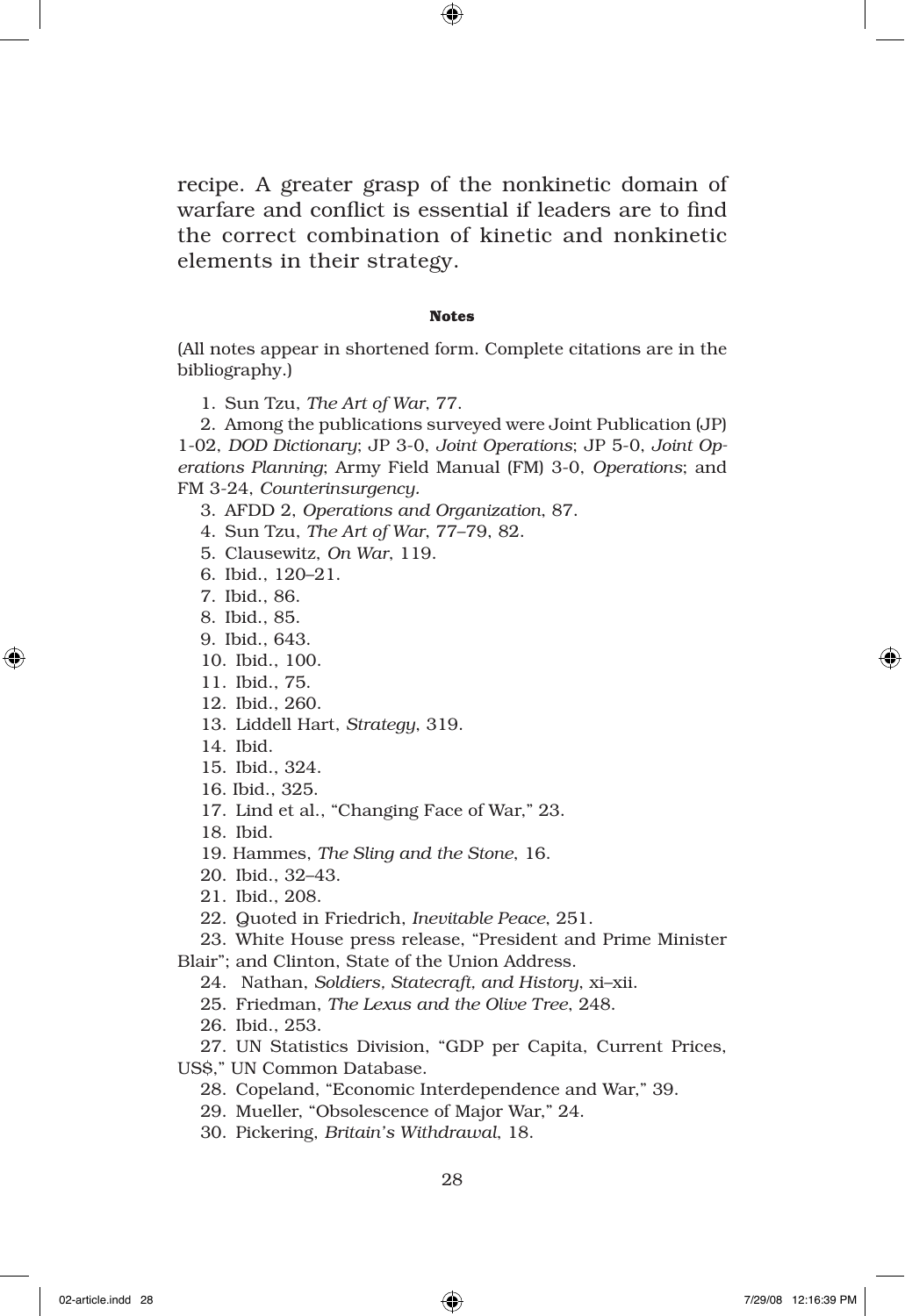- 31. Angell, *The Great Illusion*, 247–48.
- 32. Friedman, *The Lexus and the Olive Tree*, 251.
- 33. Nye, *Understanding International Conflicts*, 256.
- 34. Lee, "How Protesters Mobilized."
- 35. Gaddis, *The Cold War*, 263.
- 36. UN, "UN Member States."
- 37. UN, "Basic Facts about the UN."
- 38. Kissinger, *Diplomacy*, 19.
- 39. Nye, *Understanding International Conflicts*, 11.
- 40. Paterson et al., *American Foreign Relations*, 277, 410.
- 41. Diamond, *Collapse*, 521.
- 42. Friedman, *The World Is Flat,* 421.
- 43. CIA, *The World Factbook 2007*.
- 44. Van Creveld, *The Transformation of War*, 14.
- 45. Ibid., 20.
- 46. Ibid., 205.
- 47. Mueller, "Obsolescence of Major War," 21.
- 48. Hammes, *The Sling and the Stone,* 3.
- 49. Nye, *Soft Power*, x.
- 50. Ibid., 11.
- 51. Ibid., 22.
- 52. Ibid., 147.

53. I omit the rest of the title from the text, as I suspect the words "China's Master Plan to Destroy America" in the translated version are an embellishment for the purpose of sensationalism. Nothing in the book suggests that the authors intend it to be a plan to "destroy" anyone.

54. Qiao and Wang, *Unrestricted Warfare*, 77.

- 55. Ibid., 25–43.
- 56. Ibid., 96.

57. Ibid., 123. The methods of warfare are atomic, diplomatic, financial, conventional, network, trade, biochemical, intelligence, resources, ecological, psychological, economic aid, space, tactical, regulatory, electronic, smuggling, sanctions, guerilla, drug, media, terrorist, virtual (deterrence), and ideological.

- 58. Ibid., 143.
- 59. Ibid., 191.
- 60. Robinson, "Death of Information Operations."
- 61. JP 1-02, *DOD Dictionary*, 257.
- 62. Darley, "Clausewitz's Theory of War," 73.
- 63. Arquilla and Ronfeldt, *The Emergence of Noopolitik*, 1–2.
- 64. Ibid., 4–5.
- 65. Ibid., 53.
- 66. Keohane and Nye, "Power and Interdependence," 89.
- 67. Naím, "Five Wars of Globalization," 29.
- 68. Allison, "The Impact of Globalization," 84.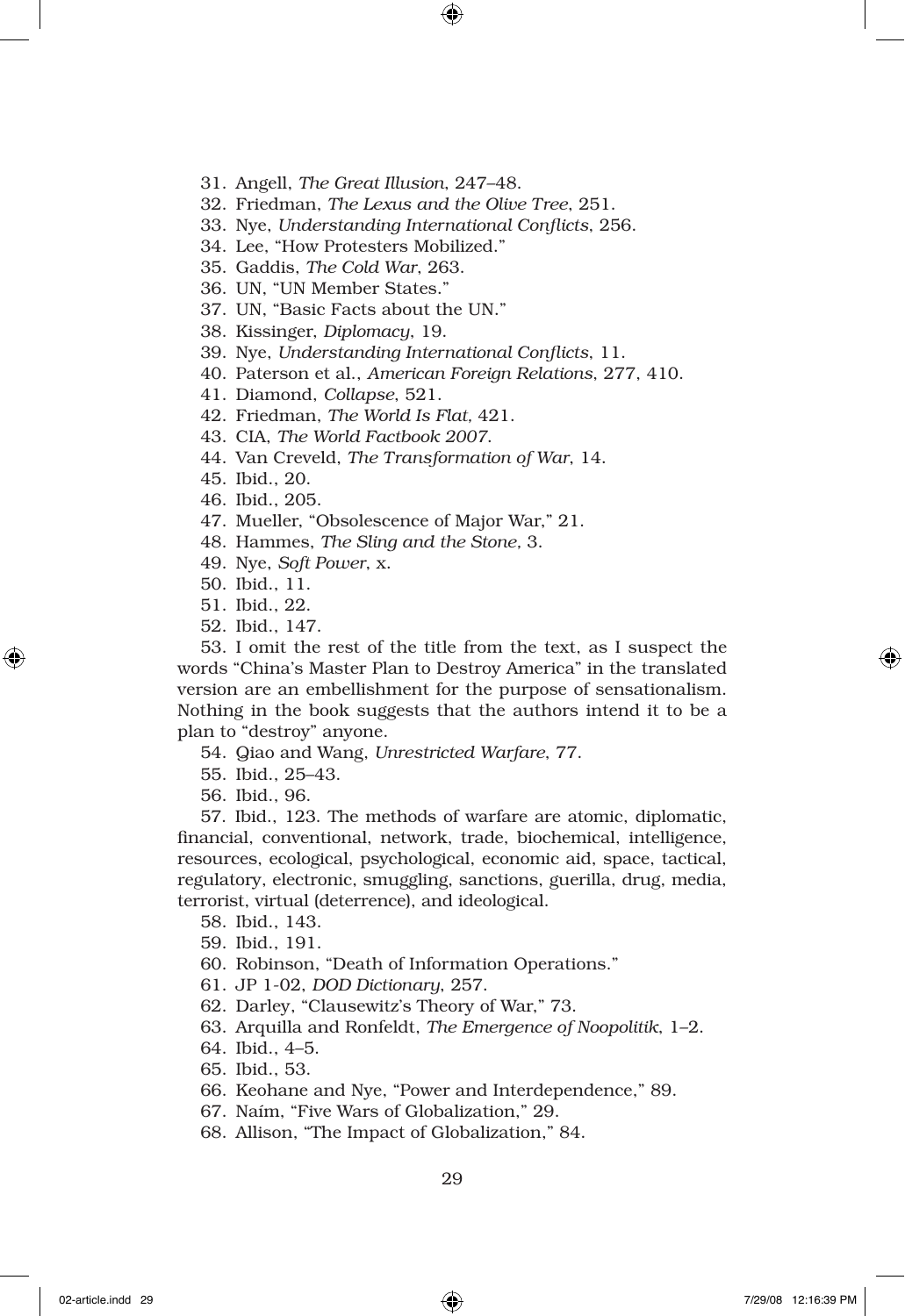- 69. Kissinger, "Our Nearsighted World Vision."
- 70. Leifer, *Singapore's Foreign Policy*, 108.
- 71. Kessler and Wright, "Earthquake Aid."
- 72. Raghavan, "Mahdi Army."
- 73. Gaddis, *The Cold War*, 193.
- 74. Quoted in Churchill, *The Second World War*, 121.
- 75. Gaddis, *The Cold War*, 60.
- 76. Fukuyama, "The End of History?" 1.
- 77. Ibid., 14.
- 78. Ibid., 18.
- 79. Kissinger, *Diplomacy*, 802.
- 80. Nye, *Understanding International Conflicts*, 135, 137.
- 81. Kissinger, *Diplomacy*, 800.
- 82. Ibid., 776.
- 83. Gaddis, *The Cold War*, 263.
- 84 Ibid.
- 85. Odom, "Transforming the Military," 54–64.
- 86. Rumsfeld, "Transforming the Military," 30.
- 87. Boot, "The Struggle to Transform," 107–17.
- 88. Sarkesian, Williams, and Cimbala, *U.S. National Security*, 119.
- 89. White House, "National Security Council."
- 90. Sarkesian, Williams, and Cimbala, *U.S. National Security*, 121.
- 91. Reveron and Gavin, "America's Viceroys," 2.
- 92. Arquilla and Ronfeldt, *The Emergence of Noopolitik*, 73.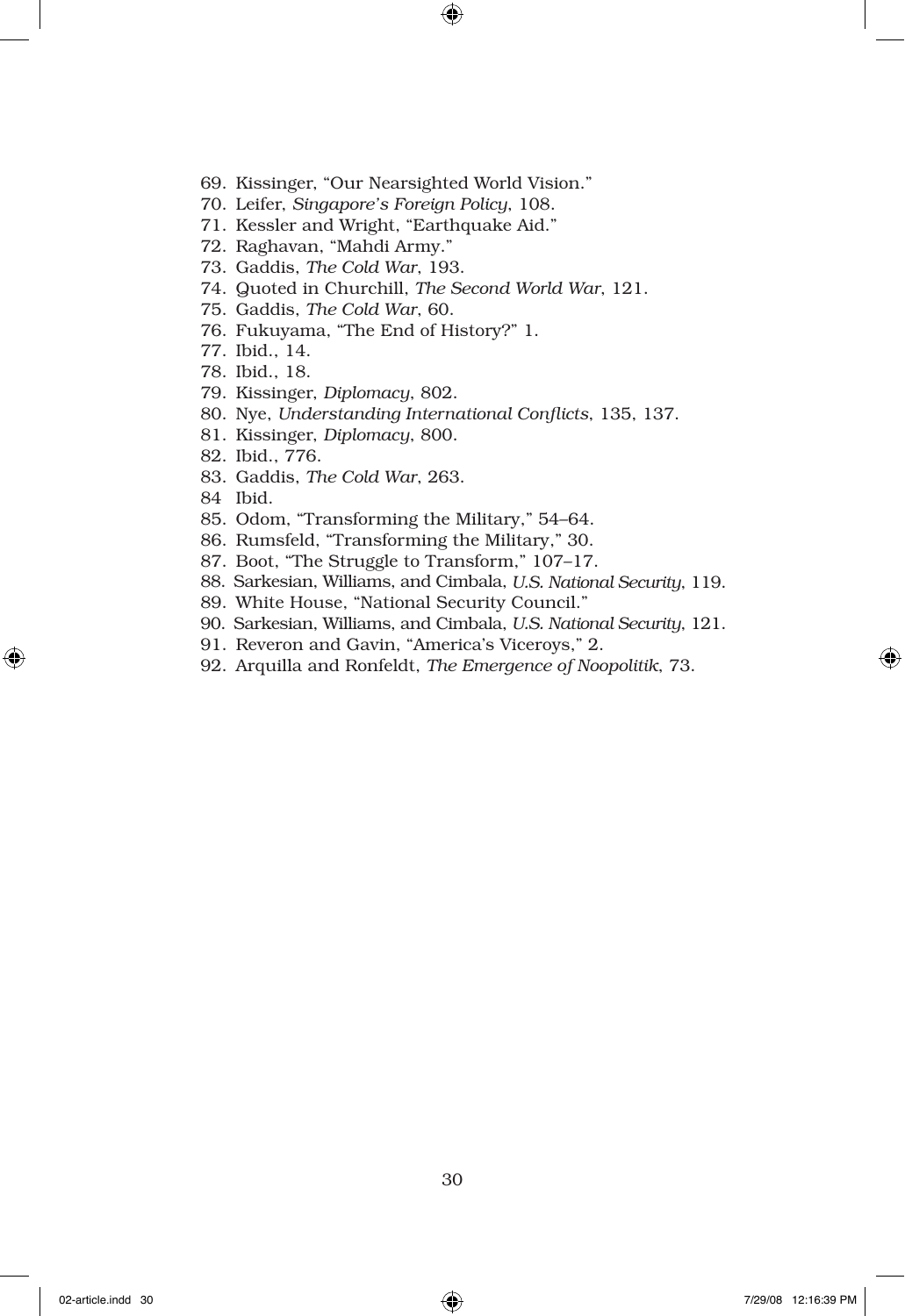# *Bibliography*

- Air Force Doctrine Document 2. *Operations and Organization*, 27 June 2006.
- Allison, Graham. "The Impact of Globalization on National and International Security." In *Governance in a Globalizing World*, edited by Joseph S. Nye, Jr., and John D. Donahue. Washington, DC: Brookings Institution Press and Visions of Governance in the 21st Century, 2000.
- Angell, Norman. *The Great Illusion, 1933*. New York: G. P. Putnam's Sons, 1933.
- Army Field Manual (FM) 3-0. *Operations*, 14 June 2001.
- Army FM 3-24. *Counterinsurgency*, 15 December 2006.
- Arquilla, John, and David Ronfeldt. *The Emergence of Noopolitik: Toward an American Information Strategy*. Santa Monica, CA: RAND, 1999.
- Boot, Max. "The Struggle to Transform the Military." *Foreign Affairs* 84, no. 2 (March–April 2005): 103–18.
- Central Intelligence Agency. *The World Factbook 2007*. https://www.cia.gov/cia/publications/factbook/.
- Churchill, Winston S. *The Second World War: The Gathering Storm*. New York: Bantam, 1961.
- Clausewitz, Carl von. *On War*. Edited and translated by Michael Howard and Peter Paret. Princeton, NJ: Princeton University Press, 1976.
- Clinton, Bill. State of the Union Address, 25 January 1994. http://www.washingtonpost.com/wp-srv/politics/ special/states/docs/sou94.htm.
- Copeland, Dale C. "Economic Interdependence and War: A Theory of Trade Expectations." *International Security* 20, no. 4 (Spring 1996): 5–41.
- Darley, William M. "Clausewitz's Theory of War and Information Operations." *Joint Force Quarterly* Issue 40 (First Quarter 2006): 73–79.
- Diamond, Jared. *Collapse: How Societies Choose to Fail or Succeed*. New York: Penguin Books, 2005.
- Friedman, Thomas L. *The Lexus and the Olive Tree*. New York: Anchor Books, 2000.
	- ———. *The World Is Flat: A Brief History of the Twenty-First Century*. New York: Farrar, Straus, & Giroux, 2005.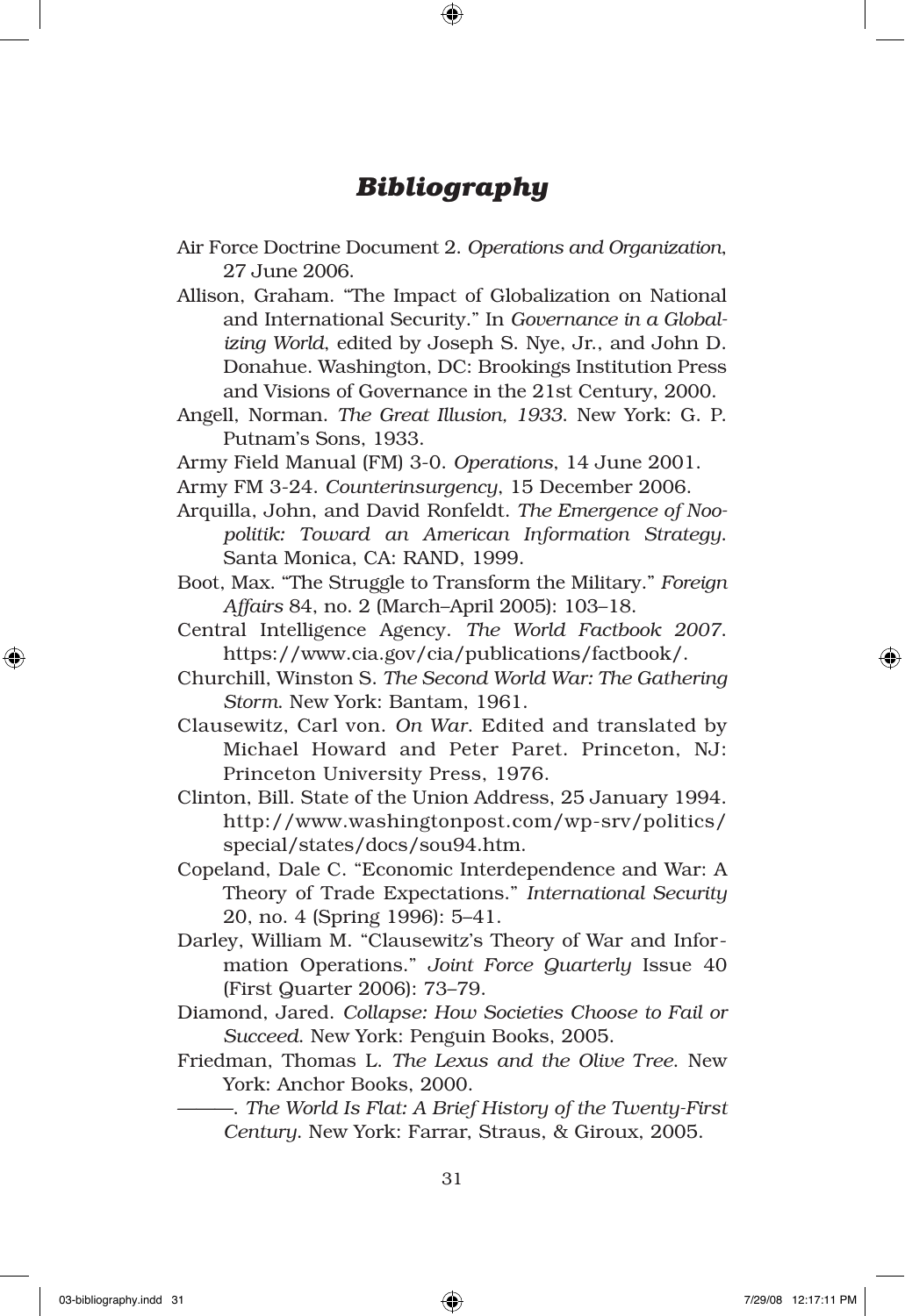- Friedrich, Carl J. *Inevitable Peace*. Cambridge, MA: Harvard University Press, 1948.
- Fukuyama, Francis. "The End of History?" *The National Interest*  16 (Summer 1989): 3–18.
- Gaddis, John Lewis. *The Cold War: A New History*. New York: Penguin Press, 2005.
- Hammes, Thomas X. *The Sling and the Stone: On War in the 21st Century.* St Paul, MN: Zenith Press, 2004.
- International Monetary Fund. *World Economic Outlook Database*. September 2006 ed. http://www.imf.org/external/ data.htm.
- Joint Publication (JP) 1-02. *Department of Defense Dictionary of Military and Associated Terms*, 12 April 2001 (as amended through 5 January 2007).
- JP 3-0. *Joint Operations*, 17 September 2006.
- JP 3-13. *Information Operations*, 13 February 2006.
- JP 5-0. *Joint Operations Planning Signature Draft*, 24 August 2006.
- Keohane, Robert O., and Joseph S. Nye, Jr. "Power and Interdependence in the Information Age." *Foreign Affairs* 77, no. 5 (September–October 1998): 81–94.
- Kessler, Glenn, and Robin Wright. "Earthquake Aid for Pakistan Might Help U.S. Image." *Washington Post*, 13 October 2005.
- Kissinger, Henry A. *Diplomacy*. New York: Simon & Schuster, 1994.

———. "Our Nearsighted World Vision." *Washington Post*, 10 January 2000.

- Lee, Jennifer. "How Protesters Mobilized So Many and So Nimbly." *New York Times*, 23 February 2003.
- Leifer, Michael. *Singapore's Foreign Policy: Coping with Vulnerability*. New York: Routledge, 2000.
- Liddell Hart, B. H. *Strategy*. 2nd revised ed. London: Faber & Faber Ltd., 1967.
- Lind, William S., Keith Nightengale, John F. Schmitt, Joseph W. Sutton, and Gary I. Wilson. "The Changing Face of War: Into the Fourth Generation." *Marine Corps Gazette*, October 1989, 22–26.
- Mueller, John. "The Obsolescence of Major War." In *Conflict after the Cold War: Arguments on Causes of War and Peace*, edited by Richard K. Betts, 19–32. Needham Heights, MA: Allyn & Bacon, 1994.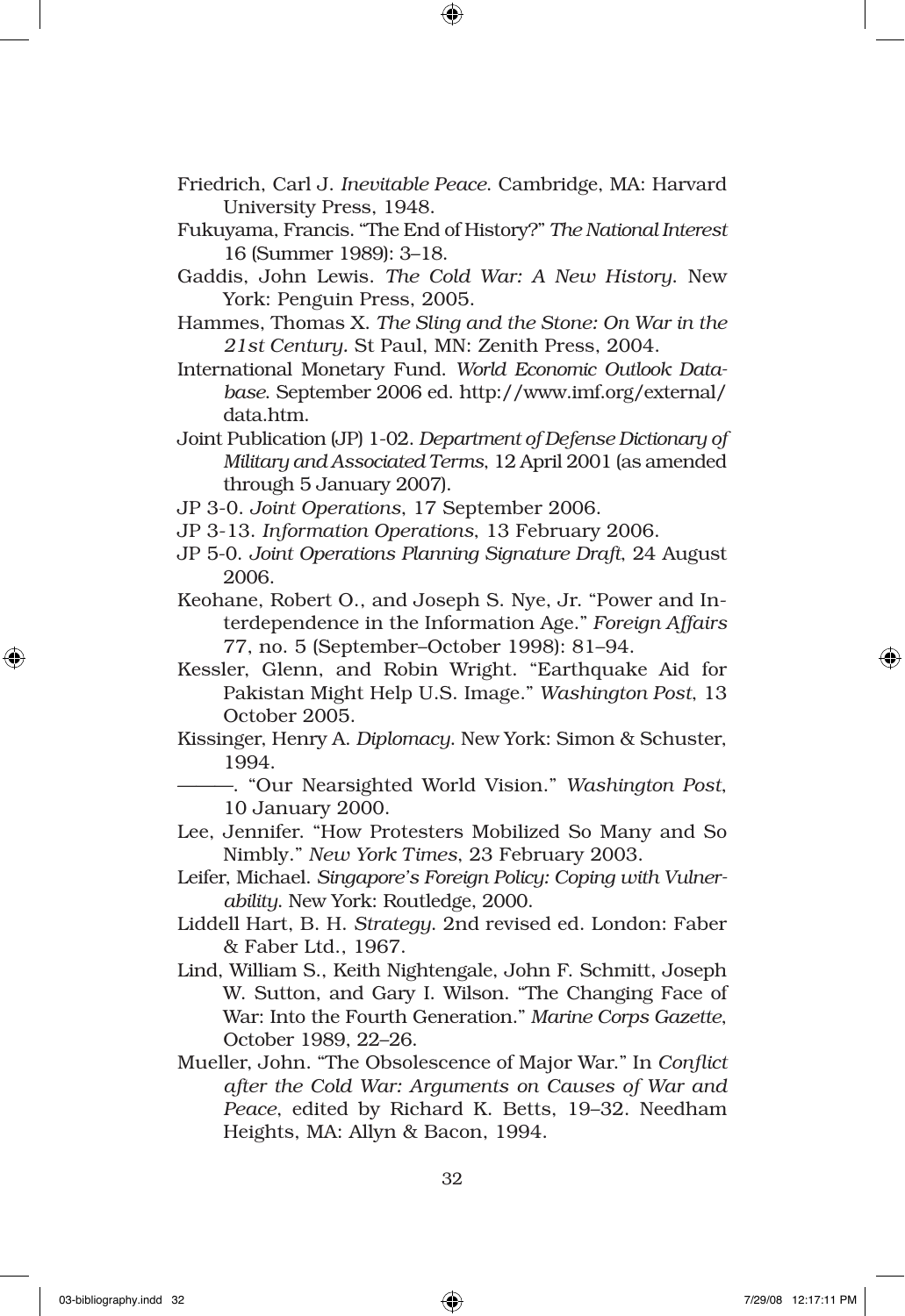- Naím, Moisés. "The Five Wars of Globalization." *Foreign Policy* 134 (January–February 2003): 29–36.
- Nathan, James A. *Soldiers, Statecraft, and History: Coercive Diplomacy and International Order*. Westport, CT: Praeger Publishers, 2002.
- Nye, Joseph S., Jr. *Soft Power: The Means to Success in World Politics*. New York: Public Affairs, 2004.
	- ———. *Understanding International Conflicts: An Introduction to Theory and History*. 6th ed. New York: Longman, 2007.
- Odom, William E. "Transforming the Military." *Foreign Affairs* 76, no. 4 (July–August 1997): 54–64.
- Paterson, Thomas G., J. Garry Clifford, Shane J. Maddock, Deborah Kisatsky, and Kenneth J. Hagan. *American Foreign Relations: A History*. Vol. 2, *Since 1895*. 6th ed. Boston: Houghton Mifflin Company, 2005.
- Pickering, Jeffrey. *Britain's Withdrawal from East of Suez: The Politics of Retrenchment*. New York: Palgrave Macmillan, 1998.
- Qiao, Liang, and Xiangsui Wang. *Unrestricted Warfare: China's Master Plan to Destroy America*. Panama City, Panama: Pan American Publishing Company, 2002.
- Raghavan, Sudarsan. "A Day When Mahdi Army Showed Its Other Side." *Washington Post*, 27 November 2006.
- Reveron, Derek S., and Michelle D. Gavin. "America's Viceroys." In *America's Viceroys: The Military and U.S. Foreign Policy*, edited by Derek S. Reveron. New York: Palgrave Macmillan, 2004.
- Robinson, Kelly G. "The Death of Information Operations: Making the Case for Nonkinetic Operations." Research Report no. 36-2114. Maxwell AFB, AL: Air Command and Staff College, 2005.
- Rumsfeld, Donald H. "Transforming the Military." *Foreign Affairs* 81, no. 3 (May–June 2002): 20–32
- Sarkesian, Sam C., John Allen Williams, and Stephen J. Cimbala. *U.S. National Security: Policymakers, Processes, and Politics*. 3rd ed. Boulder, CO: Lynne Rienner Publishers, Inc., 2002.
- Sun Tzu. *The Art of War*. Translated by Samuel B. Griffith. Oxford: Oxford University Press, 1963.
- United Nations (UN). "Basic Facts about the UN: Decolonization." http://www.un.org/aboutun/basicfacts/ decolonization.htm.